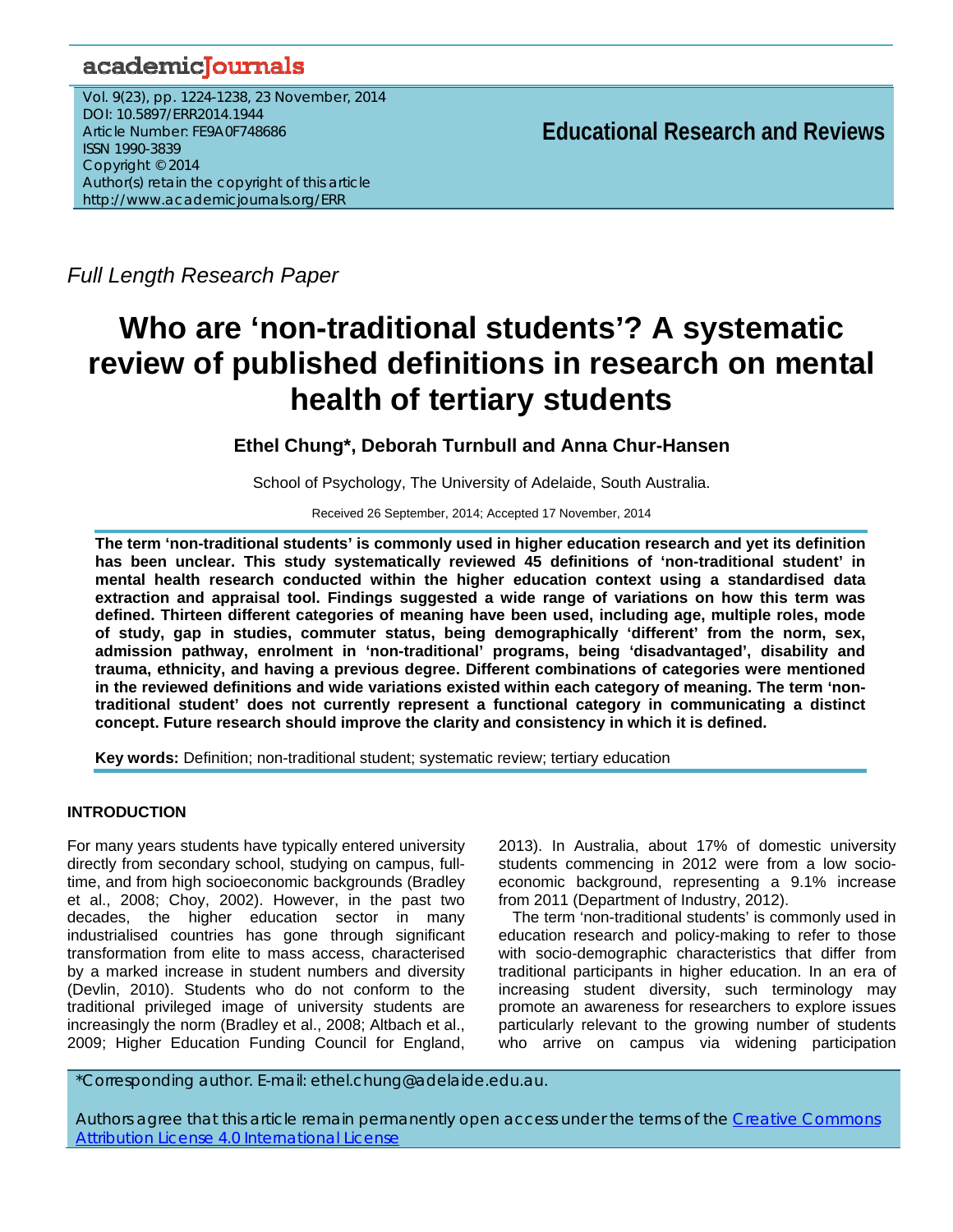initiatives, leading to evidence-based policies and practices which support their well being and achievement (Kim et al., 2010). Research proposes that 'nontraditional students' are likely to face unique concerns which impact on their educational and mental health needs (Adebayo, 2006). For instance, students who have family or work responsibilities may face a higher load of external demands in comparison to 'traditional students' (Gilardi and Guglielmetti, 2011). Strategies to reduce conflict between work and study are therefore paramount for their success (Adebayo, 2006; Adebayo et al., 2008). Nevertheless, many have questioned the usefulness of the term 'non-traditional students' in research examining the experience of students from diverse backgrounds (Kim et al., 2010; Greenland, 1993; Smit, 2012). In particular, inconsistent definitions used in research have led to little agreement regarding who 'non-traditional students' are (Hughes, 1983; Kim et al., 2010; Johnson and Nussbaum, 2012). This may also risk generalising characteristics of some groups of students to others, due to the use of a single "umbrella term" to refer to diverse groups which may potentially have very different needs (Smit, 2012).

Reviewing the range of definitions used in research could lead to a clearer understanding of the term and the way in which it is applied. A previous article reviewed the definition of 'non-traditional students' in the education literature (Kim, 2002). However, this study was conducted more than a decade ago and focused on community colleges in the United States. Kim (2002) also did not mention methods used to select studies included in the review and how definitions were extracted and analysed.

The aim of the present study is to systematically review how the term 'non-traditional students' has been defined in mental health research conducted with higher education students. This area of interest was chosen because the mental health of university students has become a growing source of concern in recent years (Storrie et al., 2010; Dyrbye et al., 2010). Studies have shown that university students are more at-risk of mental distress compared to the age-matched general population (Leahy et al., 2010; Stallman, 2010), with the prevalence of severe mental distress within this population also on the rise (Gallagher, 2011; Benton et al., 2003; Collins and Mowbray, 2005). As the diversification of students' backgrounds increases, the mental health needs of university students are expected to evolve (Byrd and McKinney, 2012). Mental health research which considers student diversity issues is critical in guiding the development of initiatives which promote well-being among all students.

A clearer understanding of the meaning of 'nontraditional students' within the mental health literature would therefore assist the translation of research into practice.

In addition, the systematic review methodology was adopted because it is an increasingly recognised approach in clarifying concepts or definitions (Oh et al., 2005; Frank et al., 2010; Wlodzimirow et al., 2012). The use of an explicit and auditable method to locate, assemble and evaluate the body of literature serves to reduce bias in the review process, leading to more reliable findings compared to traditional reviews (Hemingway and Brereton, 2009).

#### **METHOD**

Inclusion criteria

#### **Type of studies**

We included empirical quantitative and qualitative studies with primary data collection. Only peer-reviewed articles written in English were selected. Studies which were published from 1980 onwards were included to coincide with the emergence of influential research on 'non-traditional students' [Bean and Metzner 1985; Metzner and Bean, 1987).

#### **Type of participants**

The review included studies that dealt with students who were enrolled in any programs in any tertiary institutions (e.g. vocational institutions, universities and colleges). In addition, only studies in which participants were labelled as being 'non-traditional' were included.

#### **Type of outcome measures**

The review included studies which consisted of any quantitative or qualitative outcome measures broadly related to the topic of pedagogy and mental health/ distress.

#### **Search strategy**

An initial scoping exercise was conducted to develop a list of keywords appropriate for database searches. In collaboration with an experienced university librarian, the following keywords were developed: "*Non-traditional student\*/ learner\*/ undergraduate\*", "Non traditional student\*/ learner\*/ undergraduate\*" and "Nontraditional student\*/ learner\*/ undergraduate\*".* 

Six electronic databases (Scopus, PsycInfo, ERIC, Education Research Complete, AEI, and Sociological Abstracts) were searched using the identified keywords. From the scoping search, it was clear that there existed numerous variations of the term 'nontraditional students' in the literature; e.g. 'non traditional male students' (Smith, 2006); 'non-traditional community college students' (Miller et al., 2005). To ensure that these variations were sufficiently captured, we utilised the proximity search feature of each database. Using this function enabled the detection of word strings that contained up to three words between the term 'nontraditional/ non traditional/ non traditional' and 'student\*/ learner\*/ undergraduate\*'.

The primary reviewer (E.C.) screened the title and abstract of the search results. Duplicated citations were removed and citations were then selected based on relevance to the inclusion criteria. Full manuscripts of all selected citations were then retrieved. Articles which did not fulfil the inclusion criteria, based on information provided in the full manuscript, were then removed. The reference lists of all resulting articles were hand-searched to identify relevant articles which were not listed electronically.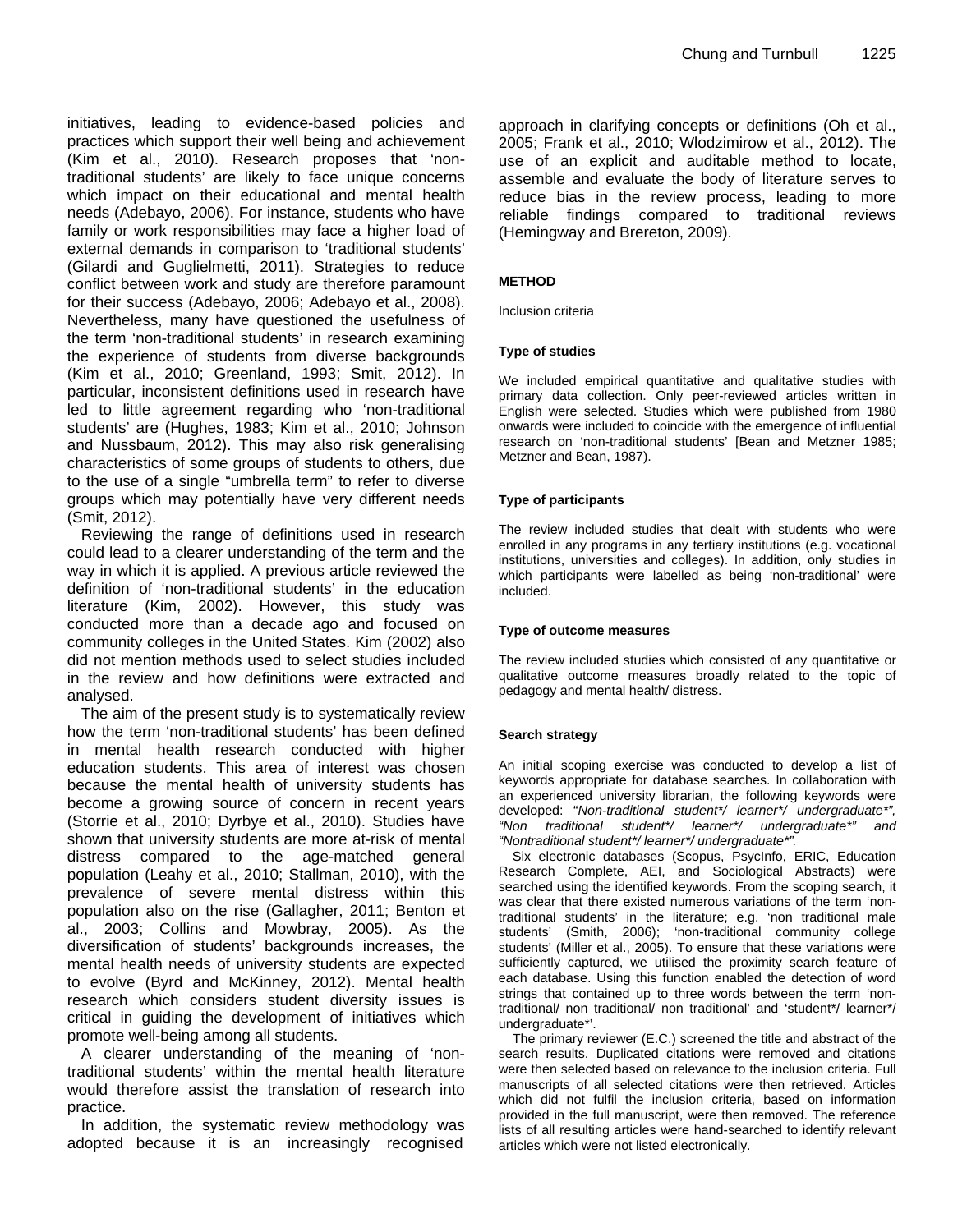In order to ensure reliability of the article selection process, the primary reviewer randomly selected 10% of all potentially eligible articles, and two reviewers (D.T. and A.C.H.) independently screened the title and abstract to assess their relevance to the inclusion criteria. Discrepancies of findings between the primary reviewer and the independent reviewers were discussed in a faceto-face meeting and resolved by consensus.

#### **Review methods**

The primary reviewer used a standardised data extraction and critical appraisal tool (referred to as 'the tool' hereafter) to extract information, and to evaluate definitions within all included studies. The tool was developed by adapting the Qualitative Assessment and Review Instrument (QARI) data extraction tool, and Narrative, Opinion and Text Assessment and Review Instrument (NOTARI) critical appraisal tool from the Joanna Briggs Institute (2011), as well as findings from a background literature search.

To ensure the reliability of the tool, the same two independent reviewers applied the tool to a selection of 10 articles (different from the articles used for checking reliability of articles selection), which were randomly selected by the primary reviewer. Discrepancies in findings were discussed in a face-to-face meeting and modifications were proposed. The primary reviewer then made changes based on recommendations. The revised tool was applied to a new selection of 10 articles by the same two independent reviewers. Discrepancies in findings were resolved by consensus among the two reviewers, and further changes to the tool were proposed. These changes were made by the primary reviewer, and the final version of the tool was developed (see Appendix 1).

This final tool was divided into two parts. The purpose of the first part was to extract background information about the studies (e.g. study method, country in which the study was conducted), as well as definitions of 'non-traditional students'. The present review differentiated two types of definitions used in the literature, namely, general definitions and working definitions. General definitions referred to broad defining statements in relation to previous research. Working definitions, which were the focus of the present review, were defined as statements made in the background or methods sections for the explicit purpose of the study. To facilitate the identification of categories involved in each working definition (e.g. age, sex, mode of study), a checklist containing common defining criteria of 'non-traditional students' identified in the scoping literature review was also included.

The second part of the tool assessed how well the term 'nontraditional students' was defined in each article based on three criteria as follows: whether a working definition of 'non-traditional students' in reference to the study sample could be clearly identified ; whether the working definition identified was sufficiently clear and unambiguous, to a standard which would enable study replication; and whether the definition was referenced from the extant literature and any incongruence with it logically explained.

## **RESULTS**

We identified 2155 unique records for initial relevancy screening by title and abstract. In total, 49 sources satisfied all inclusion criteria and form the basis of the systematic review (Figure 1). Of these records, all were published in journal article format except one being a book chapter. Most of the articles (*N*=28, 57.1%) were published from 2000 onwards; of these, 10 were published in the past 5 years. The majority of the 49 relevant records originated from the United States (*N*=37,

75.5%) while the others were from the United Kingdom (*N*=7, 14.3%), Canada (*N*=2, 4.1%), Nigeria (*N*=2, 4.1%) and Taiwan (*N*=1, 2%). The majority (*N*=45, 92%) of the studies were conducted in universities and colleges, among the remaining articles, two were conducted in community colleges, and two did not specify the type of institution. The studies were conducted among undergraduates (*N*=34, 69.4%), postgraduates (*N*=4, 8.2%), students undertaking a university introductory module (*N*=1, 2%), and the remainder did not specify the year level of participants (*N*=11, 22%). While most of the articles did not target students from a specific discipline (*N*=27, 55.1%), others were conducted within a particular disciplinary context. These disciplines included: Business, Computer technology, Education, Law, Mathematics, Nursing, Occupational therapy, Psychology, and Social work.

Four out of the 49 relevant records did not contain a working definition for 'non-traditional students'. Of the remaining 45 records, working definitions were as short as four words and as long as 258 words. Twenty out of 45 definitions were explicitly referenced from other authors' work, whilst 22 definitions did not include a reference, and three definitions were only partly referenced (Table 1).

## **Categories included in working definitions**

Thirteen categories of meaning were identified in the extracted definitions (Table 2). The majority of these included only one category (19 out of 45), two categories were included in 14 out of 45 articles, and the remainder contained three or more categories. The following sections provide further details into how 'non-traditional students' were defined by these categories.

## **Age**

Most definitions (35 out of 45) included the category of age. 'Non-traditional students' were commonly referred to as being older than a specific age; however, one article defined this student group in terms of being younger (Christie, 2009). The cut-off point most frequently adopted was that of 25 years (Bell, 2003; Carney-Crompton and Tan, 2002; Hemby, 1997; Mello, 2004; San et al., 2004; Elliott, 1990; Myers and Mobley, 2004; Norris, 2011; Sweet and Moen, 2007; Villella and Hu, 1991; Backels and Meashey, 1997; Hudson et al., 2008; Bennett et al., 2007; Quimby and O'Brien, 2006; Yarbrough and Schaffer, 1990; Waltman, 1997; Hemby, 1998; Christie, 2009; Keith, 2007). However, 9 other cutoff points were also used, including 20 (Kohler Giancola et al., 2009), 21 (Bitner, 1994), 22 (Morris et al., 2003), 23 (Arbuckle and Gale, 1996; Home, 1997; Query et al., 1992), 24 (Macari et al., 2006; Dill and Henley, 1998; Chartrand, 1992; Pierceall and Keim, 2007; Adebayo,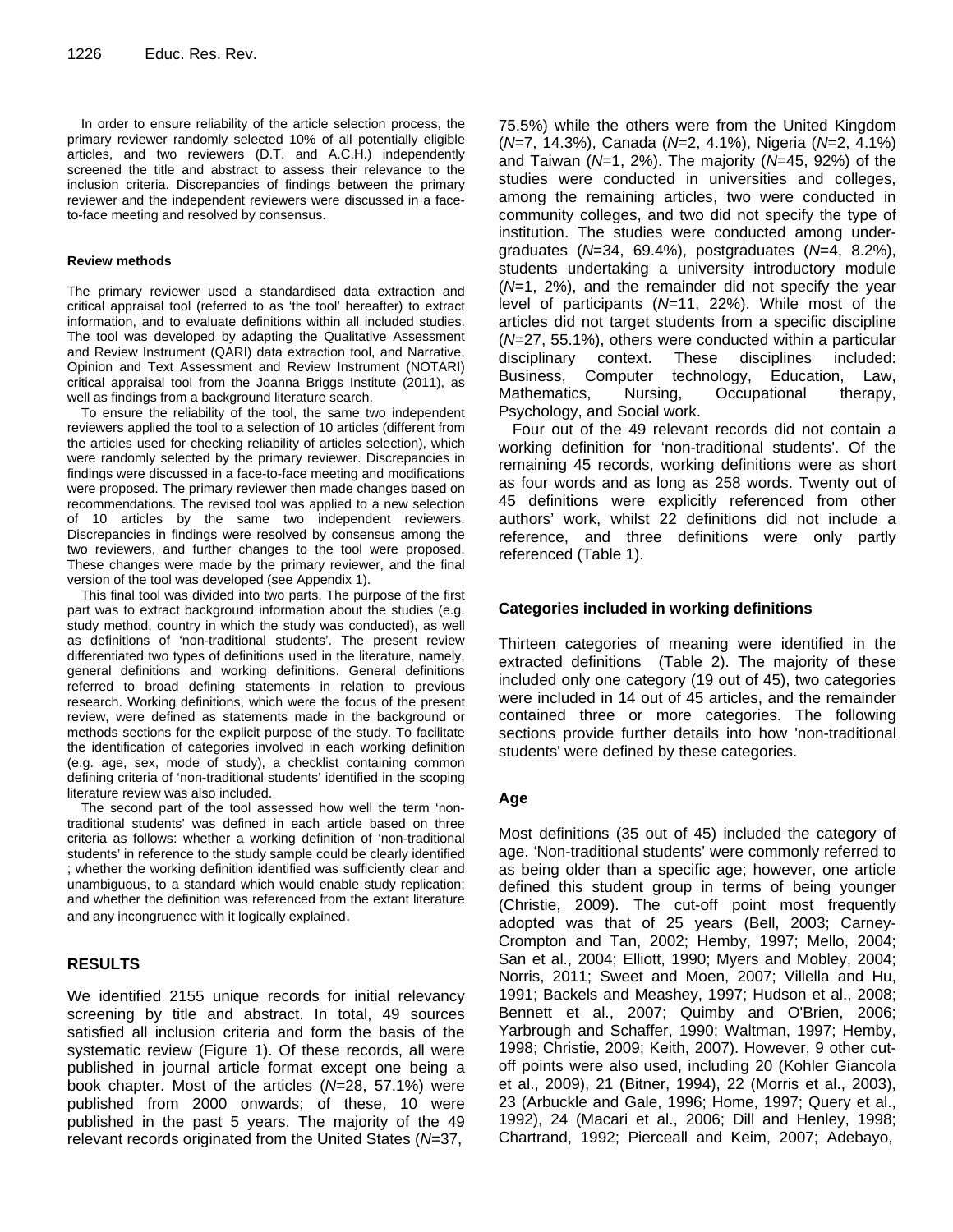

**Figure 1.** Flow chart of selection of articles.

2006), 28 (Bye et al., 2007), 30 (DeGregoria, 1987), 40 (Hollis-Sawyer, 2011), and 50 years (Hooper and Traupmann, 1983).

## **Multiple roles**

In 18 definitions, 'non-traditional students' were referred to as individuals holding life roles in addition to that of student. Three sub-categories of role were commonly found, including spouse/ partner, employee/ worker, and parent/ carer of a dependent. Eight out of 18 of definitions mentioned all three sub-categories, while five mentioned a single sub-category, and the remainder included two sub-categories. Only one definition specified the duration in which these roles were held (i.e. at least one year) (Dill and Henley, 1998).

Fifteen definitions referred to 'non-traditional students' as 'employees' or 'workers' (Chartrand, 1990; Home, 1997; Hudson et al., 2008; Query et al., 1992; Dill and Henley, 1998; Adebayo, 2006; Fortune, 1987; Morris et al., 2003; Macari et al., 2006; Mello, 2004; Kirby et al., 2004), and/ or being 'financially independent' (Hemby, 1997, 1998; Macari et al., 2006; Waltman, 1997). Only a small proportion of these studies provided details regarding the nature of work, for instance, 'non-traditional students' were defined as those who worked full-time (Macari et al., 2006), or either part-time or full-time (Adebayo, 2006; Home, 1997; Mello, 2004). Furthermore, the definition of part-time or full-time work was only provided in two articles. One definition specified that fulltime work constituted 35 or more hours per week (Macari et al., 2006), whereas another suggested that part-time work meant at least nine hours of work a week (Home,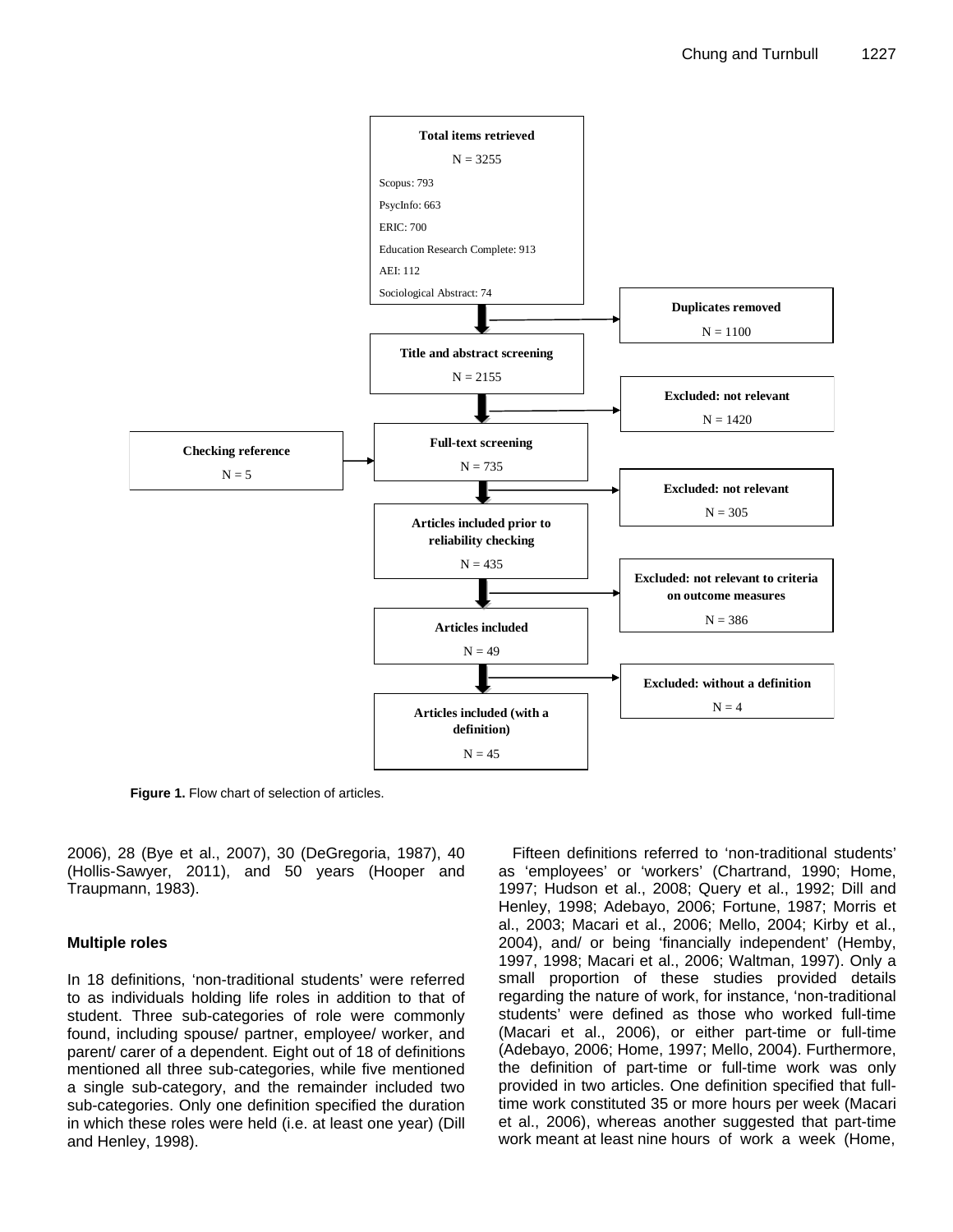| <b>Table 1.</b> Verbatim definitions extracted from selected articles. |  |  |  |  |
|------------------------------------------------------------------------|--|--|--|--|
|------------------------------------------------------------------------|--|--|--|--|

|                | Author              | Year | <b>Working definition</b>                                                                                                                                                                                                                                                                                                                                                                                                                                                                                                                                                                                            | <b>Referenced</b> |
|----------------|---------------------|------|----------------------------------------------------------------------------------------------------------------------------------------------------------------------------------------------------------------------------------------------------------------------------------------------------------------------------------------------------------------------------------------------------------------------------------------------------------------------------------------------------------------------------------------------------------------------------------------------------------------------|-------------------|
| 1              | Adebayo             | 2006 | "Nontraditional students, as used in this context, refer to part-time/full-time<br>student-workers ages 24 and older and working on a part-time or full-time basis"<br>(p.126)                                                                                                                                                                                                                                                                                                                                                                                                                                       | Yes               |
| $\overline{2}$ | Arbuckle            | 1996 | "[T]he cutoff between the traditional age and the nontraditional age student is<br>23" (p.23)                                                                                                                                                                                                                                                                                                                                                                                                                                                                                                                        | No                |
| $\overline{3}$ | <b>Backels</b>      | 2008 | "25 years of age or older" (p.46)                                                                                                                                                                                                                                                                                                                                                                                                                                                                                                                                                                                    | Yes               |
| $\overline{4}$ | Bell                | 2003 | "[T]wenty-five and older" (p.158)                                                                                                                                                                                                                                                                                                                                                                                                                                                                                                                                                                                    | No.               |
| 5              | Bennett             | 2007 | "Nontraditional students were 25 year-old or older who did not immediately<br>pursue college following high school graduation" (p.155)                                                                                                                                                                                                                                                                                                                                                                                                                                                                               | No                |
| 6              | <b>Bitner</b>       | 1994 | "Subjects were defined as traditional students if they were under 21 years of age<br>and single without children. All other subjects were considered nontraditional"<br>(p.36)                                                                                                                                                                                                                                                                                                                                                                                                                                       | No                |
| $\overline{7}$ | Bye                 | 2007 | "[N]ontraditional students are defined as those aged 28 and older, for whom the<br>undergraduate experience is not necessarily age normative" (p.141)                                                                                                                                                                                                                                                                                                                                                                                                                                                                | No                |
| 8              | Carney-<br>Crompton | 2002 | "25 years of age or older" (p.140)                                                                                                                                                                                                                                                                                                                                                                                                                                                                                                                                                                                   | Yes               |
| 9              | Chang               | 2007 | "[A]ttended the evening programmes and had at least one year between high<br>school and college" (p.350)                                                                                                                                                                                                                                                                                                                                                                                                                                                                                                             | No                |
| 10             | Chartrand           | 1990 | "Nontraditional undergraduate student was defined as someone who held two or<br>more major life roles (i.e., employee, partner, or parent) in addition to the<br>student role at the beginning of the quarter" (p.68)                                                                                                                                                                                                                                                                                                                                                                                                | Yes               |
| 11             | Chartrand           | 1992 | "Nontraditional undergraduate students were defined, consistent with extant<br>research, as being at least 24 years of age, living off-campus, and enrolled<br>either on a part-time or a full-time basis" (p.195)                                                                                                                                                                                                                                                                                                                                                                                                   | Yes               |
| 12             | Christie            | 2008 | "[S]tudents from non-traditional pathways" (p.569)<br>"[N]on-traditional students who entered an 'elite' Scottish university directly from<br>further education colleges" (p.567)                                                                                                                                                                                                                                                                                                                                                                                                                                    | No                |
| 13             | Christie            | 2009 | "[A]ged 25 years or younger at the time of entering university" (p.125)<br>"[Y]oung people from disadvantaged backgrounds, and from a relatively under-<br>researched location, who had actively chosen to study at elite universities"<br>(p.126)                                                                                                                                                                                                                                                                                                                                                                   | Partial           |
| 14             | DeGregoria          | 1987 | "The term refers to students who have entered or returned to college after a<br>hiatus in their formal education. It usually describes that student who enters or<br>returns to college after age 22; however, some surveys, including this one,<br>utilize age 30+ in defining the nontraditional student" (p.38)                                                                                                                                                                                                                                                                                                   | No                |
| 15             | Dill                | 1998 | "24 years old or older and had spent at least 1 year in a nonacademic role, such<br>as housewife or employee, between high school or their last college experience<br>and their present enrollment in college" (p.27)                                                                                                                                                                                                                                                                                                                                                                                                | Partial           |
| 16             | Elliot              | 1990 | "over 25 years of age" (p.161)                                                                                                                                                                                                                                                                                                                                                                                                                                                                                                                                                                                       | No                |
| 17             | Everly              | 1994 | "[H]aving previously completed a baccalaureate degree" (p.1023)                                                                                                                                                                                                                                                                                                                                                                                                                                                                                                                                                      | No                |
| 18             | Fortune             | 1987 | "[S] pouses, parents, and workers" (p.81)                                                                                                                                                                                                                                                                                                                                                                                                                                                                                                                                                                            | No                |
| 19             | Hansen              | 1999 | "[B]eyond traditional school age (i.e., beyond the mid-20s), ethnic minorities,<br>women with dependent children, underprepared students and other special<br>groups who have historically been underrepresented in post secondary<br>education" (p.192)<br>"[S]tudents who are physically or learning challenged and those with psychiatric<br>histories. Another neglected group included those who postpone college<br>because of substance abuse problems, or other issues such as childhood<br>sexual or physical abuse which may have affected their development and overall<br>readiness for college" (p.192) | Yes               |
| 20             | Hemby               | 1997 | "[S]tudents who are 25 years old or older or who have assumed at least one of<br>the social roles characteristic of adult status, including (a) being primarily<br>financially self-supporting; (b) acting as a primary caregiver for a relative(s); or<br>(c) being married and living with spouse, or being divorced or widowed and not<br>living with parents or receiving primary financial support from others." (p.29)                                                                                                                                                                                         | Yes               |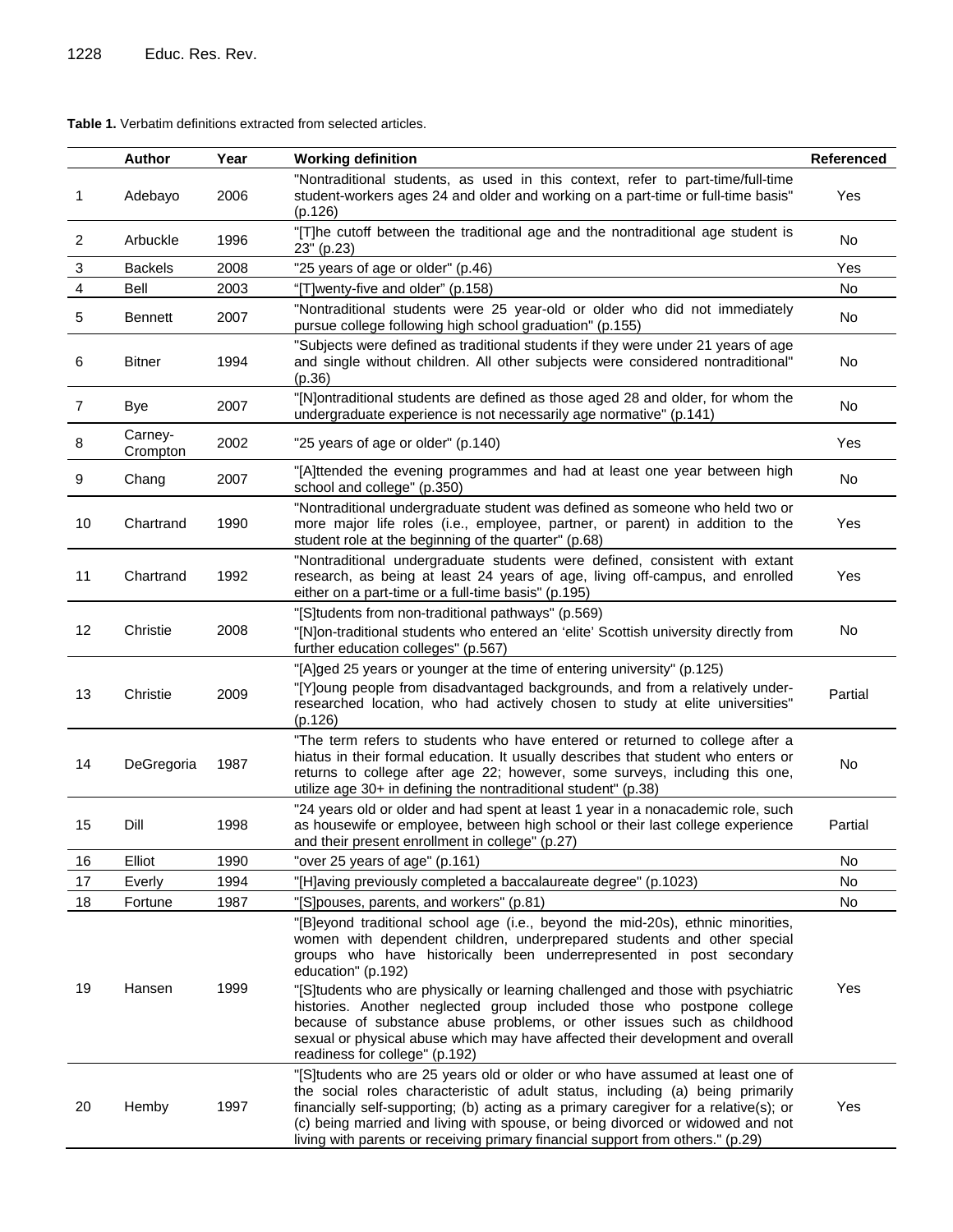## **Table 1.** Cont'd.

| 21 | Hemby              | 1998 | "[S]tudents who were 25 years old or older or who had assumed at least one<br>of the social roles characteristic of adult status, including (a) being primarily<br>financially self-supporting; (b) acting as a primary caregiver for a relative(s); or<br>(c) being married and living with spouse, or being divorced or widowed and<br>not living with parents or receiving primary financial support from others"<br>(p.305)                                                                                                                                                                                                                                                                                                                                                                                                                                                                                                                                                                                                                                                                                                                                                                                                                                                                                                                                                                                                                                                                                                                                                                                                                                                                                                                                                                                                                | Yes |
|----|--------------------|------|------------------------------------------------------------------------------------------------------------------------------------------------------------------------------------------------------------------------------------------------------------------------------------------------------------------------------------------------------------------------------------------------------------------------------------------------------------------------------------------------------------------------------------------------------------------------------------------------------------------------------------------------------------------------------------------------------------------------------------------------------------------------------------------------------------------------------------------------------------------------------------------------------------------------------------------------------------------------------------------------------------------------------------------------------------------------------------------------------------------------------------------------------------------------------------------------------------------------------------------------------------------------------------------------------------------------------------------------------------------------------------------------------------------------------------------------------------------------------------------------------------------------------------------------------------------------------------------------------------------------------------------------------------------------------------------------------------------------------------------------------------------------------------------------------------------------------------------------|-----|
| 22 | Hollis-<br>Sawyer  | 2011 | "The designation of "age 40 and older" reflects the operational definition of a<br>relatively older nontraditional learner on a typical college campus" (p.294)                                                                                                                                                                                                                                                                                                                                                                                                                                                                                                                                                                                                                                                                                                                                                                                                                                                                                                                                                                                                                                                                                                                                                                                                                                                                                                                                                                                                                                                                                                                                                                                                                                                                                | No  |
| 23 | Home               | 1997 | "[A]t least 23 years old, enrolled as part- or full-time students, employed at<br>least nine hours a week, and carrying parental or caregiving responsibilities.<br>Caregivers were defined as women providing informal care to a relative (child<br>or adult) with physical, intellectual, emotional, or learning disabilities" (p.337)                                                                                                                                                                                                                                                                                                                                                                                                                                                                                                                                                                                                                                                                                                                                                                                                                                                                                                                                                                                                                                                                                                                                                                                                                                                                                                                                                                                                                                                                                                       | No  |
| 24 | Hooper             | 1983 | "Returning women students over 50" (p.233)                                                                                                                                                                                                                                                                                                                                                                                                                                                                                                                                                                                                                                                                                                                                                                                                                                                                                                                                                                                                                                                                                                                                                                                                                                                                                                                                                                                                                                                                                                                                                                                                                                                                                                                                                                                                     | No  |
| 25 | Hudson             | 2008 | "[S]tudent 25 years old and older adults who return to school full- or part-time<br>while maintaining responsibilities such as employment, family, and other<br>responsibilities of adult life" (p.106)                                                                                                                                                                                                                                                                                                                                                                                                                                                                                                                                                                                                                                                                                                                                                                                                                                                                                                                                                                                                                                                                                                                                                                                                                                                                                                                                                                                                                                                                                                                                                                                                                                        | Yes |
| 26 | Johnson            | 2012 | "84 subjects with the average age of 27.3 years (SD = 7.8), 80% having taken<br>time off from school, approximately 60% having been married, and<br>approximately 30% with parental responsibilities. They were deemed the<br>nontraditional student cluster" (p.48)                                                                                                                                                                                                                                                                                                                                                                                                                                                                                                                                                                                                                                                                                                                                                                                                                                                                                                                                                                                                                                                                                                                                                                                                                                                                                                                                                                                                                                                                                                                                                                           | Yes |
| 27 | Keith              | 2007 | "25 years or older" (Procedure, para 1)                                                                                                                                                                                                                                                                                                                                                                                                                                                                                                                                                                                                                                                                                                                                                                                                                                                                                                                                                                                                                                                                                                                                                                                                                                                                                                                                                                                                                                                                                                                                                                                                                                                                                                                                                                                                        | No  |
| 28 | Kirby              | 2004 | "[S]tudents in a nontraditional, degree-granting weekend college program for<br>working adults" (p.67)                                                                                                                                                                                                                                                                                                                                                                                                                                                                                                                                                                                                                                                                                                                                                                                                                                                                                                                                                                                                                                                                                                                                                                                                                                                                                                                                                                                                                                                                                                                                                                                                                                                                                                                                         | No  |
| 29 | Kohler<br>Giancola | 2009 | "[W]hose ages ranged from 20 to 56 years" (p.250)                                                                                                                                                                                                                                                                                                                                                                                                                                                                                                                                                                                                                                                                                                                                                                                                                                                                                                                                                                                                                                                                                                                                                                                                                                                                                                                                                                                                                                                                                                                                                                                                                                                                                                                                                                                              | No  |
| 30 | Leathwood          | 2003 | "Many of the participants in this study would be regarded as 'non-traditional'<br>students, i.e. those students who are the focus of widening participation policy<br>initiatives." (p.597)                                                                                                                                                                                                                                                                                                                                                                                                                                                                                                                                                                                                                                                                                                                                                                                                                                                                                                                                                                                                                                                                                                                                                                                                                                                                                                                                                                                                                                                                                                                                                                                                                                                    | Yes |
| 31 | Macari             | 2005 | "In 1996, Horn, writing for the National Center for Educational Statistics<br>(NCES) defined nontraditional students as those who fall into any of the<br>following seven categories: (a) those who delayed enrollment into college, that<br>is, those who did not enroll in college immediately after high school, (b) part-<br>time students, defined as students attending school less than 12 credits a<br>semester or 10 credits a quarter, (c) financially independent students. [The<br>federal government and most colleges and universities define this as any<br>student 24 years and older, however, Horn states that those who do not rely<br>on parents or others for financial support, regardless of age, should be<br>considered financially independent], (d) those who work full-time, defined as<br>working 35 or more hours per week outside of the home, (e) those with<br>dependents other than a spouse including children or other relatives such as a<br>parent or grandparent, (f) single parents, or those who are responsible for<br>more than 50% of their child's upbringing and, (g) those who did not receive a<br>standard high school diploma including those with a high school equivalency<br>degree or who have taken the GED (NCES, 1996).<br>Horn further categorizes nontraditional students by suggesting that the<br>student who faces one of these seven nontraditional characteristics be<br>considered minimally nontraditional, students ascribing to two or three<br>nontraditional characteristics be considered moderately nontraditional, and<br>students who possess four or more of the nontraditional characteristics be<br>considered highly nontraditional. It is this more inclusive definition and<br>description of the nontraditional student that was used in this study." (p.285) | Yes |
| 32 | Mello              | 2004 | "[W]ork full- or part-time, have family responsibilities, are over 25 and have<br>delayed enrollment" (p.264)                                                                                                                                                                                                                                                                                                                                                                                                                                                                                                                                                                                                                                                                                                                                                                                                                                                                                                                                                                                                                                                                                                                                                                                                                                                                                                                                                                                                                                                                                                                                                                                                                                                                                                                                  | Yes |
| 33 | Menks              | 1987 | "[T]hose who had children less than 18 years old who were living with them<br>while they were enrolled in an occupational therapy curriculum" (p.21)                                                                                                                                                                                                                                                                                                                                                                                                                                                                                                                                                                                                                                                                                                                                                                                                                                                                                                                                                                                                                                                                                                                                                                                                                                                                                                                                                                                                                                                                                                                                                                                                                                                                                           | No  |
| 34 | Metzner            | 1987 | "Commuter, part-time" (p.15)<br>"Part-time students were defined as students enrolled for less than 12 credit<br>hours." (p.21)                                                                                                                                                                                                                                                                                                                                                                                                                                                                                                                                                                                                                                                                                                                                                                                                                                                                                                                                                                                                                                                                                                                                                                                                                                                                                                                                                                                                                                                                                                                                                                                                                                                                                                                | Yes |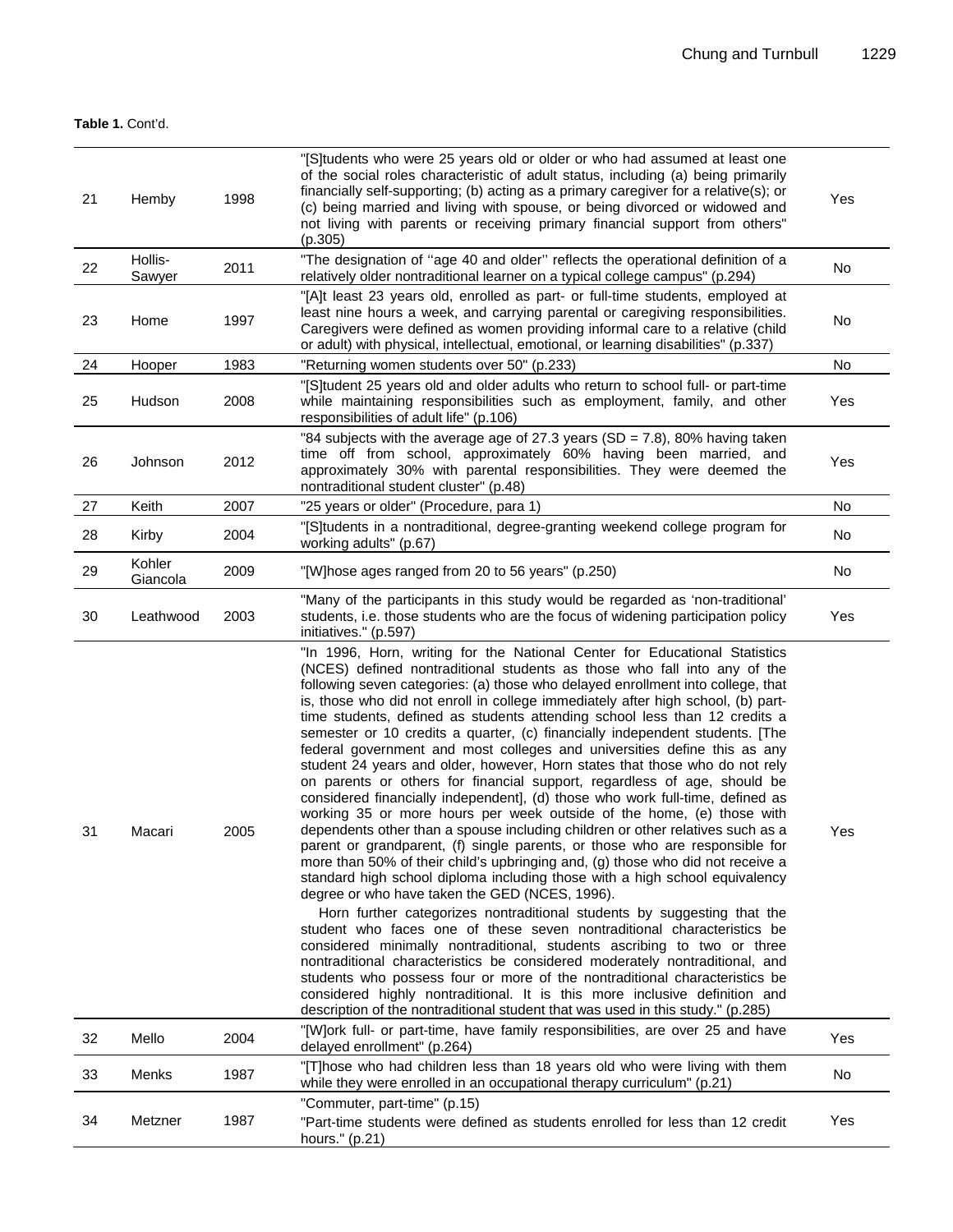**Table 1.** Cont'd.

| 35 | <b>Morris</b>        | 2003 | "Nontraditional college students were defined as 22 years of age or older and<br>as having more multiple roles (i.e. parents, spouses, employees)" (Method, para                                                                                | No      |
|----|----------------------|------|-------------------------------------------------------------------------------------------------------------------------------------------------------------------------------------------------------------------------------------------------|---------|
| 36 | <b>Myers</b>         | 2004 | "[A]ge 25 years and over" (p.41)                                                                                                                                                                                                                | No.     |
| 37 | <b>Norris</b>        | 2011 | "[O]Ider undergraduates, also known as "nontraditional undergraduates" are<br>defined as college students aged twenty-five and older" (p.176)                                                                                                   | Yes     |
| 38 | Pierceall            | 2007 | "24 years of age or older" (p.708)                                                                                                                                                                                                              | Yes     |
| 39 | Query                | 1992 | "[O]Ider than the traditional 17-22 year-old group, enrolled part-time, and<br>employed" (p.84)                                                                                                                                                 | No.     |
| 40 | Quimby               | 2006 | "Nontraditional undergraduate students were defined, consistent with extant<br>research, as being at least 25 years of age, off-campus residents, and part-time<br>or full-time students." (p.452)                                              | Partial |
| 41 | San Miguel<br>Bauman | 2004 | "Students were considered nontraditional if they were age 25 or older" (p.14)                                                                                                                                                                   | Yes     |
| 42 | Sweet                | 2007 | "[T]hose who enrolled in school at age 25 or later with a gap in school of at least<br>two years after age 22" (p.238)                                                                                                                          | Yes     |
| 43 | Villella             | 1991 | "[T]hose who are older (25 years and older), or attend college on a part-time<br>basis, or commute to school, or a combination of these characterisitics" (p.334)                                                                               | Yes     |
| 44 | Waltman              | 1997 | "Non-traditional students were defined as students 25 years or older or those<br>students who had assumed at least two of the social roles characteristic of adult<br>status such as marriage, parenthood, and financial independence." (p.172) | Yes     |
| 45 | Yarbrough            | 1990 | "[O]ver the age of 25 who were either returning to school to complete<br>Baccalaureate degrees, teacher certification requirements, or were enrolled in<br>the university for the first time." (p.82)                                           | No      |

et al., 2006), whereas another suggested that part-time work meant at least nine hours of work a week (Home, 1997).

'Non-traditional students' were defined as being 'married' (Hemby, 1997, 1998; Johnson and Nussbaum, 2012; Waltman, 1997), 'partners' (Chartrand, 1990), 'spouses' (Fortune, 1987; Morris et al., 2003), or not 'single' (Bitner, 1994). In contrast, 'non-traditional students' were also referred to as being 'divorced' or 'widowed' (Hemby, 1997, 1998).

'Non-traditional students' were referred to as being 'parents' (Johnson and Nussbaum, 2012; Chartrand, 1990; Fortune, 1987; Morris et al., 2003; Waltman, 1997), 'with dependents' (Hansen, 1999; Macari et al., 2006), 'with children' (Bitner, 1994), 'caregivers' (Hemby, 1997, 1998; Home, 1997), or having 'family responsibilities' (Hudson et al., 2008; Mello, 2004). One definition specified that 'non-traditional students' were responsible for 'more than 50% of their child's upbringing' (Macari et al., 2006). Three articles provided further description about the characteristics of dependents. A dependent was variously described as a child (Menks and Tupper, 1987), either a child or adult (Home, 1997), or either a child or adult but excluding a spouse (Macari et al., 2006). In addition, a dependent could be related to (Macari et al., 2006; Home, 1997) or simply living with the carer (Menks and Tupper, 1987). A dependent was also defined as having a physical, intellectual, emotional, or learning disability (Home, 1997).

#### **Mode of study**

Eight articles included mode of study in the definition of 'non-traditional students'. Half of these articles referred to 'non-traditional students' as students enrolled part-time (Macari et al., 2006; Query et al., 1992; Metzner and Bean, 1987; Villella and Hu, 1991). In contrast, four articles suggested that non-traditional students' status could be applied to those enrolled either part-time or fulltime (Quimby and O'Brien, 2006; Hudson et al., 2008; Chartrand, 1992; Adebayo, 2006).

#### **Gap in studies**

Seven articles defined 'non-traditional students' as those who had taken time off from formal studies (Mello, 2004; Johnson and Nussbaum, 2012; Bennett et al., 2007; Chang, 2007; Sweet and Moen, 2007; Yarbrough and Schaffer, 1990; DeGregoria, 1987). Three definitions specified the timing in which the break in study occurred, such as between high school and university (Bennett et al., 2007; Chang, 2007), or 'after the age of 22' (Sweet and Moen, 2007). In addition, inconsisten-cies were found in the duration of the gap in studies. One article defined 'non-traditional students' as those with at least a one year gap in studies (Chang, 2007), while another suggested at least two years away from studies (Sweet and Moen, 2007).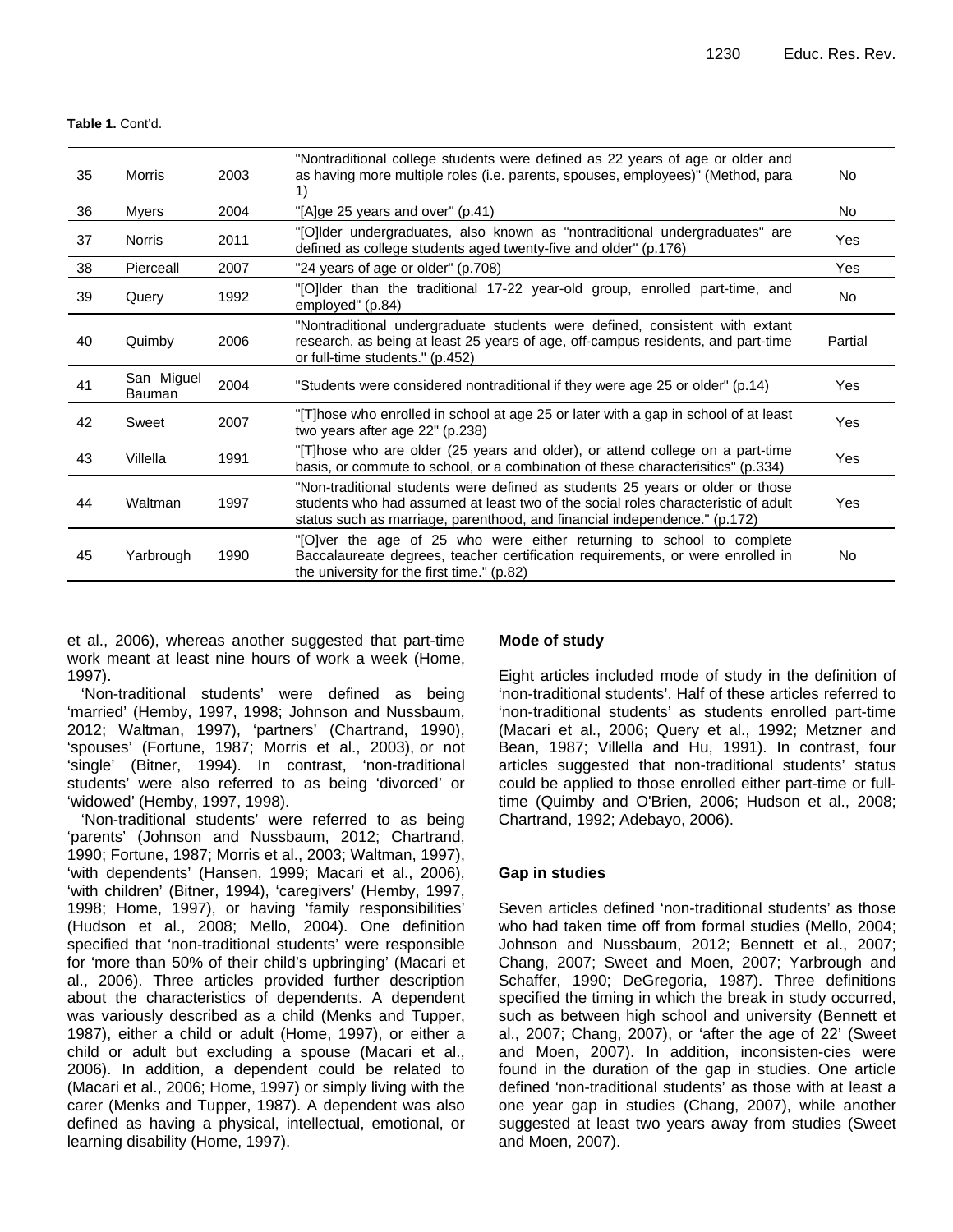|                | Author          | yr   | Age          | Multiple<br>roles | Mode of<br>study | Gap in<br>studies | Commuter<br>status | Being<br>demographic<br>ally 'different'<br>from the<br>norm | Sex         | Admission<br>pathway | Enrolment<br>in 'non<br>traditional'<br>programs | Being<br>'disadvantaged' | Ethnicity   | <b>Disability</b><br>$\mathop{\rm or}\nolimits$<br>trauma | Having<br>previous<br>degree(s) |
|----------------|-----------------|------|--------------|-------------------|------------------|-------------------|--------------------|--------------------------------------------------------------|-------------|----------------------|--------------------------------------------------|--------------------------|-------------|-----------------------------------------------------------|---------------------------------|
| $\mathbf{1}$   | Adebayo         | 2006 | $\mathsf X$  | $\mathsf{X}$      | $\mathsf{X}$     |                   |                    |                                                              |             |                      |                                                  |                          |             |                                                           |                                 |
| $\overline{2}$ | Arbuckle        | 1996 | $\mathsf X$  |                   |                  |                   |                    |                                                              |             |                      |                                                  |                          |             |                                                           |                                 |
| 3              | Backels         | 1997 | $\mathsf X$  |                   |                  |                   |                    |                                                              |             |                      |                                                  |                          |             |                                                           |                                 |
| $\overline{4}$ | Bell            | 2003 | $\mathsf X$  |                   |                  |                   |                    |                                                              |             |                      |                                                  |                          |             |                                                           |                                 |
| 5              | Bennett         | 2007 | $\mathsf X$  |                   |                  | $\mathsf X$       |                    |                                                              |             |                      |                                                  |                          |             |                                                           |                                 |
| 6              | Bitner          | 1994 | $\mathsf X$  | $\mathsf X$       |                  |                   |                    |                                                              |             |                      |                                                  |                          |             |                                                           |                                 |
| $\overline{7}$ | Bye             | 2007 | $\mathsf X$  |                   |                  |                   |                    | $\mathsf X$                                                  |             |                      |                                                  |                          |             |                                                           |                                 |
| 8              | Carney-Crompton | 2002 | $\mathsf{X}$ |                   |                  |                   |                    |                                                              |             |                      |                                                  |                          |             |                                                           |                                 |
| 9              | Chang           | 2007 |              |                   |                  | $\mathsf X$       |                    |                                                              |             |                      | $\mathsf X$                                      |                          |             |                                                           |                                 |
| 10             | Chartrand       | 1992 | $\mathsf{X}$ |                   | $\mathsf X$      |                   | $\mathsf X$        |                                                              |             |                      |                                                  |                          |             |                                                           |                                 |
| 11             | Chartrand       | 1990 |              | $\mathsf X$       |                  |                   |                    |                                                              |             |                      |                                                  |                          |             |                                                           |                                 |
| 12             | Christie        | 2009 | $\mathsf X$  |                   |                  |                   |                    |                                                              |             |                      |                                                  | $\mathsf X$              |             |                                                           |                                 |
| 13             | Christie        | 2008 |              |                   |                  |                   |                    |                                                              |             | $\mathsf X$          |                                                  |                          |             |                                                           |                                 |
| 14             | DeGregoria      | 1987 | $\mathsf{X}$ |                   |                  | $\mathsf X$       |                    |                                                              |             |                      |                                                  |                          |             |                                                           |                                 |
| 15             | Dill            | 1998 | $\mathsf X$  | $\mathsf X$       |                  |                   |                    |                                                              |             |                      |                                                  |                          |             |                                                           |                                 |
| 16             | Elliott         | 1990 | $\mathsf X$  |                   |                  |                   |                    |                                                              |             |                      |                                                  |                          |             |                                                           |                                 |
| 17             | Everly          | 1994 |              |                   |                  |                   |                    |                                                              |             |                      |                                                  |                          |             |                                                           | $\mathsf X$                     |
| $18\,$         | Fortune         | 1987 |              | $\mathsf X$       |                  |                   |                    |                                                              |             |                      |                                                  |                          |             |                                                           |                                 |
| 19             | Hansen          | 1999 | X            | $\mathsf X$       |                  |                   |                    | $\sf X$                                                      | $\mathsf X$ |                      |                                                  | $\mathsf X$              | $\mathsf X$ | $\mathsf X$                                               |                                 |
| $20\,$         | Hemby           | 1997 | $\mathsf X$  | $\mathsf X$       |                  |                   |                    |                                                              |             |                      |                                                  |                          |             |                                                           |                                 |
| 21             | Hemby           | 1998 | $\mathsf X$  | $\mathsf X$       |                  |                   |                    |                                                              |             |                      |                                                  |                          |             |                                                           |                                 |
| 22             | Hollis-Sawyer   | 2011 | $\mathsf X$  |                   |                  |                   |                    |                                                              |             |                      |                                                  |                          |             |                                                           |                                 |
| 23             | Home            | 1997 | $\mathsf X$  | $\mathsf X$       |                  |                   |                    |                                                              | $\mathsf X$ |                      |                                                  |                          |             |                                                           |                                 |
| 24             | Hooper          | 1983 | $\mathsf X$  |                   |                  |                   |                    |                                                              | $\mathsf X$ |                      |                                                  |                          |             |                                                           |                                 |
| 25             | Hudson          | 2008 | $\mathsf{X}$ | X                 | $\mathsf X$      |                   |                    |                                                              |             |                      |                                                  |                          |             |                                                           |                                 |
| $26\,$         | Johnson         | 2012 | $\mathsf X$  | $\mathsf X$       |                  | $\mathsf X$       |                    |                                                              |             |                      |                                                  |                          |             |                                                           |                                 |
| 27             | Keith           | 2007 | X            |                   |                  |                   |                    |                                                              |             |                      |                                                  |                          |             |                                                           |                                 |
| 28             | Kirby           | 2004 |              | $\mathsf X$       |                  |                   |                    |                                                              |             |                      | $\mathsf X$                                      |                          |             |                                                           |                                 |
| 29             | Kohler Giancola | 2009 | X            |                   |                  |                   |                    |                                                              |             |                      |                                                  |                          |             |                                                           |                                 |
| 30             | Leathwood       | 2003 |              |                   |                  |                   |                    | $\mathsf X$                                                  |             |                      |                                                  |                          |             |                                                           |                                 |
| 31             | Macari          | 2005 |              | $\mathsf X$       | $\mathsf X$      |                   |                    |                                                              |             | $\mathsf X$          |                                                  |                          |             |                                                           |                                 |
| 32             | Mello           | 2004 | $\mathsf{X}$ | $\mathsf X$       |                  | $\mathsf X$       |                    |                                                              |             |                      |                                                  |                          |             |                                                           |                                 |
| 33             | Menks           | 1987 |              | $\mathsf X$       |                  |                   |                    |                                                              |             |                      |                                                  |                          |             |                                                           |                                 |
| $34\,$         | Metzner         | 1987 |              |                   | $\mathsf X$      |                   | $\mathsf X$        |                                                              |             |                      |                                                  |                          |             |                                                           |                                 |
| 35             | <b>Morris</b>   | 2003 | $\mathsf{X}$ | $\mathsf X$       |                  |                   |                    |                                                              |             |                      |                                                  |                          |             |                                                           |                                 |
| 36             | <b>Myers</b>    | 2004 | X            |                   |                  |                   |                    |                                                              |             |                      |                                                  |                          |             |                                                           |                                 |

**Table 2.** Categories of meaning found in definitions of 'non-traditional students'.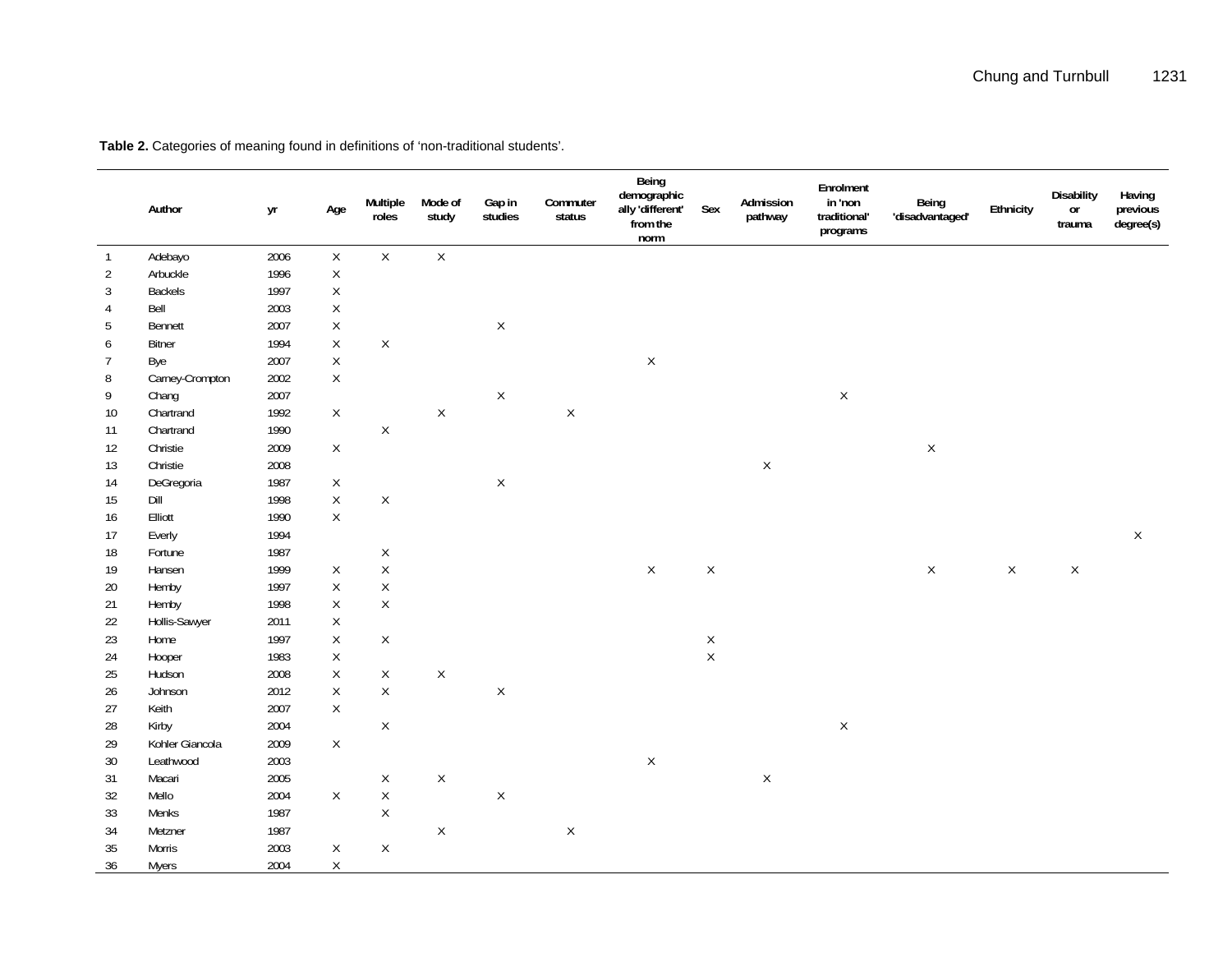#### **Table 2.** Cont'd.

| 37 | Norris            | 2011 | X        |        |   |   |   |
|----|-------------------|------|----------|--------|---|---|---|
| 38 | Pierceall         | 2007 | X        |        |   |   |   |
| 39 | Query             | 1992 | $\times$ | X      | Χ |   |   |
| 40 | Quimby            | 2006 | $\times$ |        | X |   | X |
| 41 | San Miguel Bauman | 2004 | $\times$ |        |   |   |   |
| 42 | Sweet             | 2007 | $\times$ |        |   | Χ |   |
| 43 | Villella          | 1991 | $\times$ |        | Χ |   | X |
| 44 | Waltman           | 1997 | $\times$ | $\chi$ |   |   |   |
| 45 | Yarbrough         | 1990 | X        |        |   | X |   |

#### **Commuter status**

Four articles defined 'non-traditional students' as those who did not live on campus (Metzner and Bean, 1987; Villella and Hu, 1991; Chartrand, 1992; Quimby and O'Brien, 2006).

## *Being demographically 'different' from the norm*

Three definitions referred to 'non-traditional students' as being 'different' demographically when compared to the normative student. 'Nontraditional students' were described as being 'historically underrepresented' (Hansen, 1999), 'the focus of widening participation policy initiatives' (Leathwood and O'Connell, 2003) and not being 'age normative' (Bye et al., 2007).

## *Sex*

Three articles referred to 'non-traditional students' as being women (Hansen, 1999; Home, 1997; Hooper and Traupmann, 1983).

#### *Admission pathway*

Two articles defined 'non-traditional students' as those who did not follow a normative admission pathway to universities, including students entering university through a 'further education college' (Christie et al., 2008) and those who did not receive 'a standard high school diploma' (Macari et al., 2006).

#### *Enrolment in 'non-traditional' programs*

Two articles associated 'non-traditional students' status with the type of program in which they were enrolled, such as 'evening programmes' (Chang, 2007) and 'weekend college program' (Kirby et al., 2004).

## *Being 'disadvantaged'*

Two articles referred to 'non-traditional students' as being 'disadvantaged' in some aspects of their lives.

In this context they were described as being

'underprepared' (Hansen, 1999) and 'from disadvantaged backgrounds' (Christie, 2009). However, in these two instances, no further explanation was provided.

## **Ethnicity**

In one article, 'non-traditional students' were defined as being from 'ethnic minorities' (Hansen, 1999). However, no further elaboration was made in terms of what this meant.

## *Disability and trauma*

Only one article included physical, psychiatric or learning disabilities in the definition of 'nontraditional students' (Hansen, 1999). Furthermore, this article also included experiences of substance misuse, sexual or physical abuse in the definition.

#### *Having a previous degree*

'Non-traditional students' were referred to as those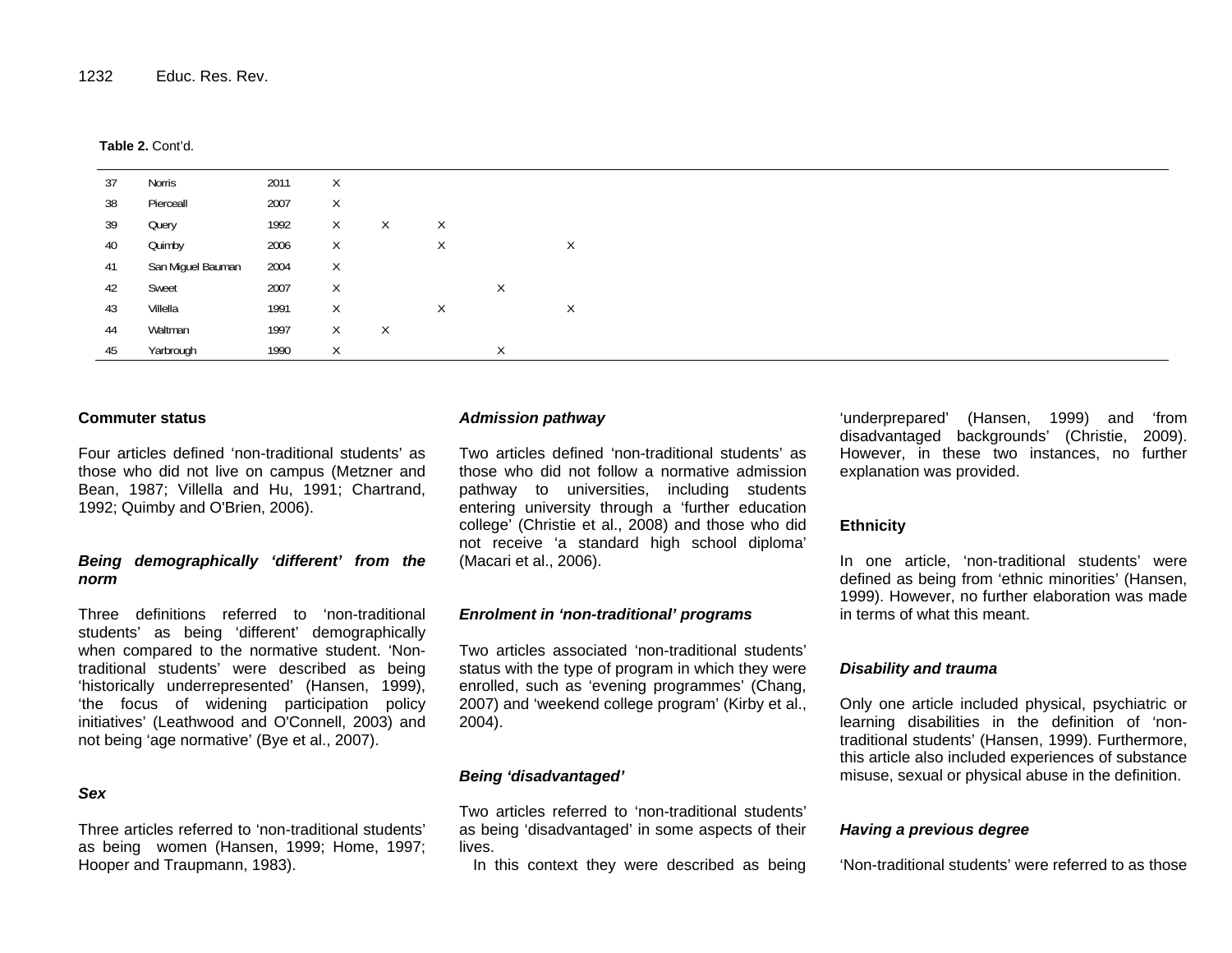having had 'previously completed a baccalaureate degree' (Everly et al., 1994).

## **'Non-traditional students' as a continuum**

The majority of articles conceptualised 'non-traditional students' as a categorical variable, whereby students were dichotomised into either a 'non-traditional' or 'traditional' group, depending on whether their characteristics met the defining criteria chosen by the authors. On the contrary, one article conceptualised 'nontraditional students' as a continuous variable (Macari et al., 2006). Using a scale developed by Horn (1996), Macari et al. (2006) deemed students to be minimally, moderately or highly non-traditional based on the number of criteria met. The 'non-traditional' criteria were those characteristics which have been shown to be associated with university attrition in previous research, including delayed enrolment and part-time students.

## **DISCUSSION**

There has been a longstanding concern within the field of higher education regarding the lack of consistency in the way the term 'non-traditional students' has been defined in research (Greenland, 1993; Hughes, 1983; Kim et al., 2010). Confirming this problem, the present review shows that the term 'non-traditional students' encompasses a broad range of definitional categories within mental health research conducted in higher education settings.

We found that students have been classified as 'nontraditional' based on 13 categories related to their demographic and educational background, such as age, multiple roles and admission pathway. This study also demonstrates wide variation within each category of meaning, for instance, multiple cut-off ages have been used. Furthermore, there were also differences in the approach in which this term was defined. Although 'nontraditional students' was predominantly conceptualised as a dichotomous variable, one study referred to it as a continuum.

In addition to the lack of consistency in categories involved in the definition of 'non-traditional students', this review demonstrates other problems which may further limit the usefulness of this already ambiguous term. First, around 9% of articles which fulfilled the inclusion criteria did not provide a working definition for 'non-traditional students'. It was therefore impossible for the reader to identify the group of students under study. Second, the sources of definitions were often unreferenced or partially referenced and it was unclear how the authors arrived at their method for categorising 'non-traditional students'. Third, definitions were not always clearly described to a standard permitting replication. In particular, generalised labels such as 'disadvantaged' (Christie, 2009) and

'underprepared' (Hansen, 1999), were mentioned in definitions of 'non-traditional students' without further explanation of their meanings. These limitations are likely to render findings incomparable, regarding the mental health status of students from diverse backgrounds. Future research should therefore address these problems and work towards greater clarity and consistency in which this term is used.

Achieving a consensus definition for 'non-traditional students' is a complex task. One of the challenges suggested by other researchers was the lack of an agreed upon purpose for which the term is used (Greenland, 1993). The origin of the term 'non-traditional students' can be traced back to post-World War II, where changes in political, economic and societal contexts have led to diversification of students' demographics in higher education (Ogren, 2003). The label 'non-traditional students' served to denote students who were "new to higher education and that colleges and universities traditionally have not served people like them", thereby guiding the establishment of policies to meet their needs (Ogren, 2003). However, some groups of students who were once thought of as 'non-traditional' have significantly increased in numbers and are quickly becoming 'traditional' (Bell, 2012; Greenland, 1993). For instance, while a large number of studies included in the present review defined 'non-traditional students' as those over 25 years of age, this group of students represents around 40% of all enrolled undergraduates in the United States in 2013 and a rise of 20% is expected by 2020 (National Center For Education Statistics, 2012; Snyder and Dillow, 2012). Similar trends regarding the changing age profile of university students are also evident in Australia, where the average age of students in 2011 was 26 years 11 months (Australian Council for Educational Research, 2013). Furthermore, recent figures show that 61% of Australian undergraduate students engaged in some form of employment as their primary source of income (Australian Bureau of Statistics, 2013a). Likewise, around 70% of American undergraduates are in paid employment (Davis, 2012). Our findings suggest that despite societal changes, endorsement of common definitions of 'non-traditional students' (e.g. age, multiple roles and mode of study) has not seemed to vary significantly since the 1980s. This indicates that the use of the term 'nontraditional students' today does not necessarily reflect 'under representedness' as suggested by its historical origin and serves little value in communicating a distinct concept. It is recommended that researchers re-examine the purposes for categorising 'non-traditional' status in the contemporary context of educational practice and research. For instance, does 'non-traditional' refer to having characteristics which are uncommon among the majority of students? Or does it refer to having characteristics which predispose university students to noncompletion of their educational degree/program? A more consistent definition of 'non-traditional students' better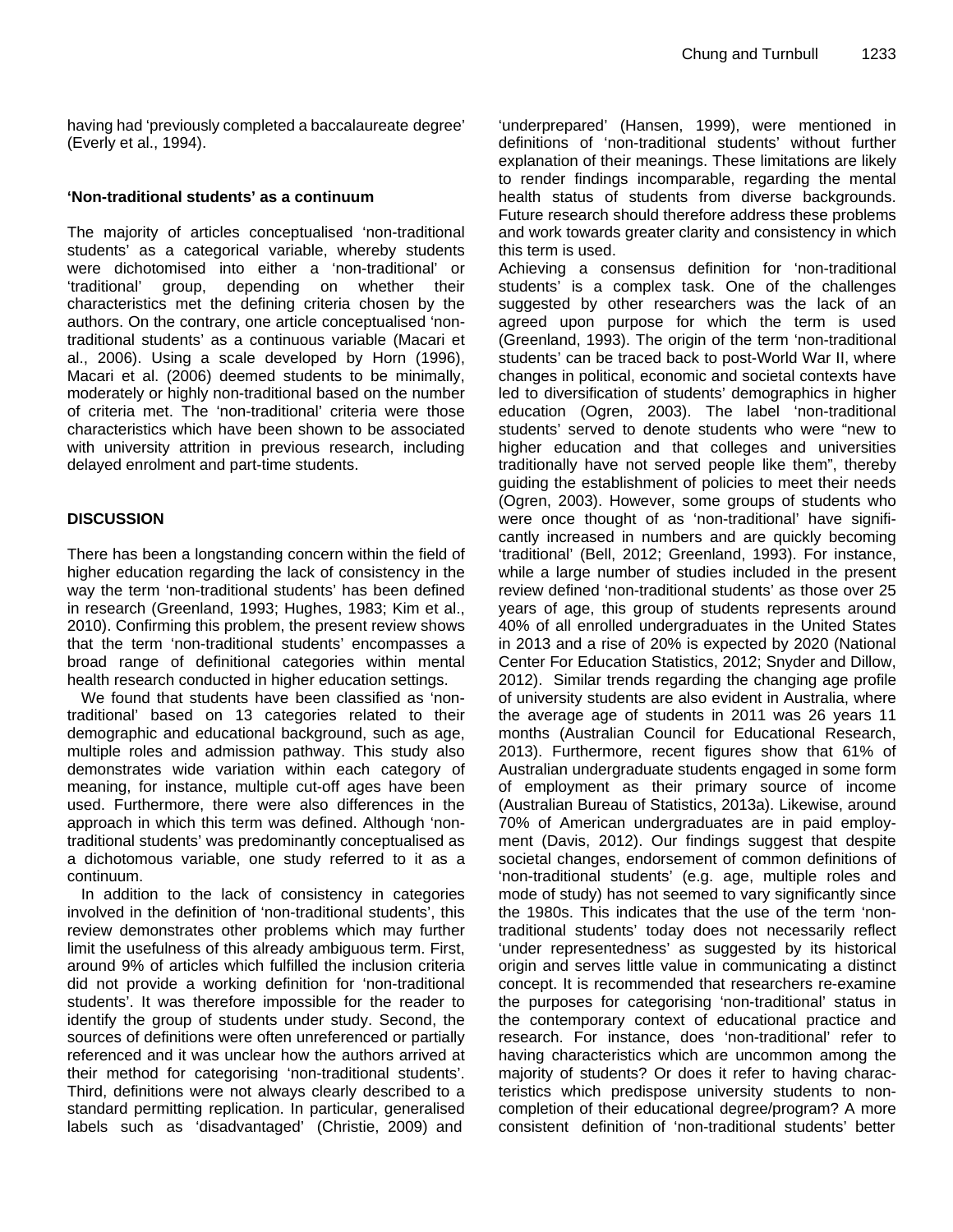aligned with this purpose can then be developed, taking into account on-going changes in student demographics as well as progress of higher education systems in responding to these changes.

As shown in the findings, 'non-traditional students' is a fluid concept within the literature and its meaning is likely to vary depending on the societal, geographical and systemic context in which the research is conducted. The authors therefore would not attempt to propose another definition of 'non-traditional students'. However, there is still a practical need for nuanced approaches in classifying 'non-traditional students' which consider a broad range of student characteristics (Kim et al., 2010). Given current difficulties in identifying a consistent researcher-assigned definition for 'non-traditional students', a student-centred approach of definition, which involves eliciting students' self-beliefs about whether they are 'non-traditional' and why, may be a promising alternative. The benefits of this approach are that it reduces the need for researchers to predefine the term, and it minimises the problem of overlapping 'traditional' and 'non-traditional' characteristics. It is common for 'non-traditional students' to present some characteristics which are typically 'traditional'. Kim et al. (2010) argued that many students under the age of 25, who are often considered as 'traditional', have work and family responsibilities. On the contrary, some older students do not have these responsibilities. Self-definition represents a means to categorise students with overlapping characteristics of student status. We identified only one study that has adopted the student-centred definition (Kim et al., 2010) and therefore more research is needed to compare its usefulness in drawing meaningful conclusion with that of traditional approaches. This will ultimately contribute to the progress of research concerning student diversity in higher education.

Another contribution of the present study is that it documents the adaptation and application of a tool originally developed for systematically reviewing empirical health research (Joanna Briggs Institute, 2011). Research in any discipline often requires the clarification of key concepts under study. However, it has been critiqued that this process is sometimes overlooked by researchers, leading to methodological problems (Baldwin, 2008). The systematic review methodology has been increasingly used in reviewing definitions but no published tool for this purpose currently exists. This study offers a data extraction and appraisal tool for systematic review of definitions which can be adopted and refined by future research.

The current study has a number of limitations. First, it only included peer-reviewed literature and not grey literature (e.g. government reports, conference proceedings). Future studies may seek to review grey literature to gain a clearer understanding of how this concept is used more broadly. Furthermore, the scope of the search was confined to studies of mental health. For

instance, a number of studies relating to academic achievement, attrition or attitude towards education of 'non-traditional students' were excluded (Munro, 2011; Devlin, 1996). The present study therefore cannot be taken as an exhaustive review of all published definitions of the term 'non-traditional students'. Future studies which review definitions used in the broader education literature would complement the findings of this study.

In conclusion, this study represents the first systematic review of the definitions of 'non-traditional students' within mental health research conducted within a higher education setting. It provides a summary of criteria adopted in existing definitions which can be a useful resource to facilitate communication among those working with students, including educators, mental health professionals, and policymakers. It might also stimulate discussions about more consistent definitions of 'nontraditional students', which would ultimately identify a common approach for research seeking to understand the needs of this diverse student group.

## **Conflict of Interests**

The author(s) have not declared any conflict of interests.

#### **REFERENCE**

Adebayo DO (2006). Workload, social support, and work-school conflict among nigerian nontraditional students. J. Career Devel. 33(2):125- 141.

Adebayo DO, Sunmola AM, Udegbe IB (2008). Subjective wellbeing, work-school conflict and proactive coping among Nigerian nontraditional students. Career Devel. Int. 13(5):440-455.

- Altbach P, Reisberg L, Rumbley L (2009). Trends in Global Higher Education: Tracking an Academic Revolution. UNESCO 2009 World Conference on Higher Education. Paris, France: United Nations Educational, Scientific and Cultural Organization (UNESCO).
- Arbuckle J, Gale D (1996). A Comparison of the Psychosocial Developmental Levels of Traditional Freshman and Nonfreshman Students: Are They Really Different? NACADA J. 16(1):21-27.
- Australian Bureau of Statistics (2013a). Hitting the books: Characteristics of higher education students. Canberra: Australian Bureau of Statistics.
- Australian Council for Educational Research (2013). University numbers growing fast, Indigenous even faster. http://www.acer.edu.au/enews/2012/09/university-numbers-growingfast-indigenous-even-faster. Accessed 29 October 2013.
- Backels S, Meashey LE (1997). Anxiety, depression and the 4.0: Brief therapy with high-achieving, nontraditional female students. J. College Student Psychotherapy, 12(1):45-56, doi:10.1300/J035v12n01\_05.
- Baldwin MA (2008). Concept analysis as a method of inquiry. Nurse researcher. 15(2):49-58.
- Bean JP, Metzner, BS (1985). A Conceptual Model of Nontraditional Undergraduate Student Attrition. Rev. Educ. Res. 55(4):485-540.
- Bell JA (2003). Statistics Anxiety: The Nontraditional Student. Educ. 124(1):157-162.
- Bell S (2012). Nontraditional Students Are the New Majority. http://lj.libraryjournal.com/. Accessed October 23 2013.
- Bennett S, Evans T, Riedle J (2007). Comparing Academic Motivation and Accomplishments Among Traditional, Nontraditional, and Distance Education College Students. Psi Chi J. Undergraduate Res. 12(4):154-161.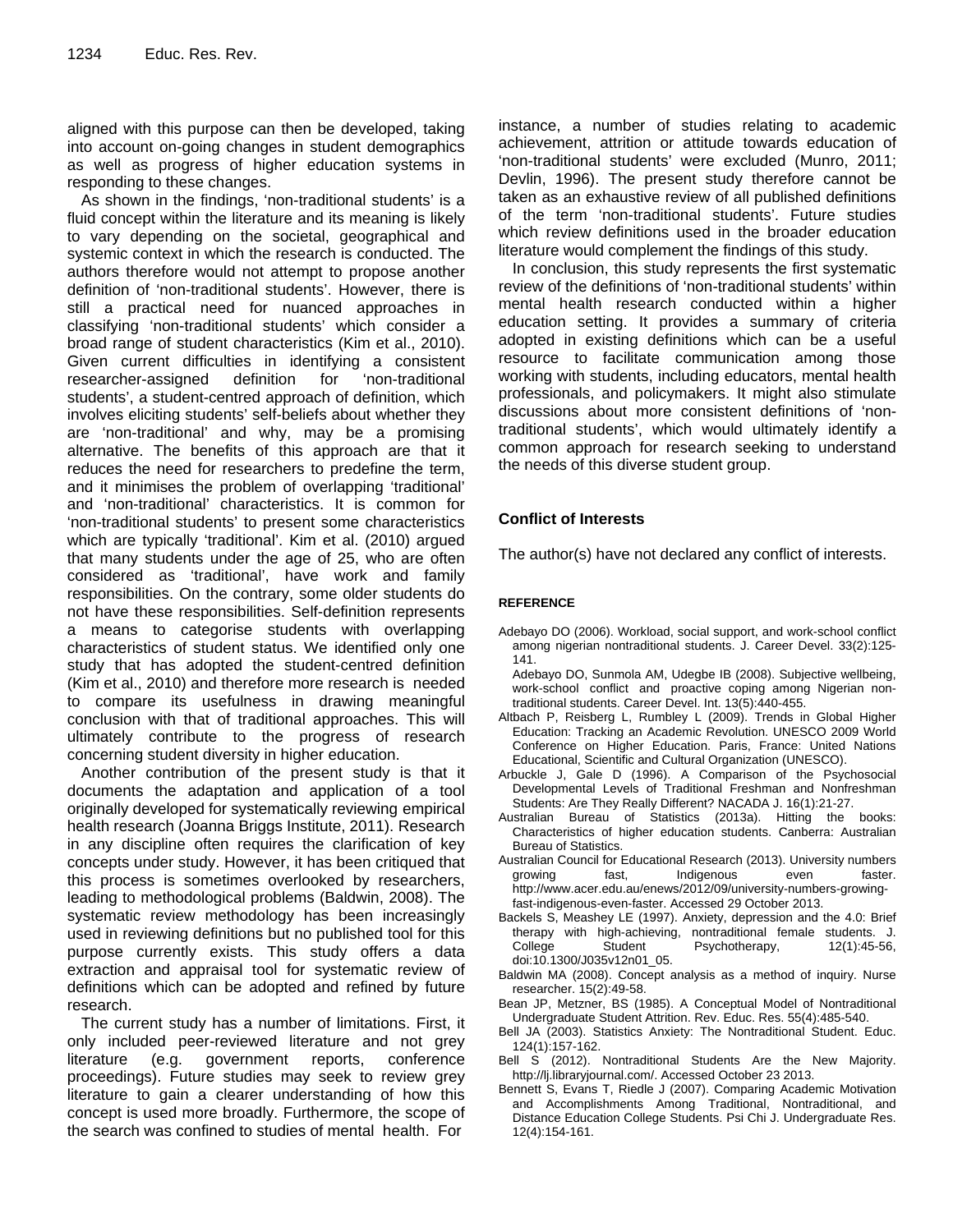- Benton SA, Robertson JM, Tseng WC, Newton FB, Benton SL (2003). Changes in counseling center client problems across 13 years. Professional Psychology: Res. Practice, 34(1):66-72.
- Bitner J (1994). A Comparison of Math Anxiety in Traditional and Nontraditional Developmental College Students. Research and Teaching in Developmental Educ. 10(2):35-43.
- Bradley D, Noonan P, Nugent H, Scales B (2008). Review of Australian Higher Education - Final Report. The Australian Government Department of Education, Employment and Workplace Relations.
- Bye D, Pushkar D, Conway M (2007). Motivation, Interest, and Positive Affect in Traditional and Nontraditional Undergraduate Students. Adult Education Quarterly: J. Res. Theory 57(2):141-158, doi:10.1177/0741713606294235
- Byrd DR, McKinney KJ (2012). Individual, interpersonal, and institutional level factors associated with the mental health of college students. J. Am. College Health. 60(3):185-193.
- Carney-Crompton S, Tan J (2002). Support Systems, Psychological Functioning, and Academic Performance of Nontraditional Female Adult Educ. Q. 52(2):140-154, doi:10.1177/0741713602052002005
- Chang H (2007). Psychological Distress and Help-Seeking among Taiwanese College Students: Role of Gender and Student Status. Bri. J. Guidance Counsell. 35(3):347-355.
- Chartrand JM (1990). A Causal Analysis to Predict the Personal and Academic Adjustment of Nontraditional Students. J. Counsel. Psychol. 37(1):65-73, doi:10.1037/0022-0167.37.1.65
- Chartrand JM (1992). An Empirical Test of a Model of Nontraditional Student Adjustment. J. Counsel. Psychol. 39(2):193-202.
- Choy S (2002). Nontraditional undergraduates. Washington DC: National Center for Education Statistics.
- Christie H (2009). Emotional Journeys: Young People and Transitions to University. Bri. J. Sociol. Educ. 30(2):123-136, doi:10.1080/01425690802700123.
- Christie H, Tett L, Cree VE, Hounsell J, McCune V (2008). "A Real Rollercoaster of Confidence and Emotions": Learning to Be a University Student. Stud. Higher Educ. 33(5):567-581, doi:10.1080/03075070802373040.
- Collins ME, Mowbray CT (2005). Higher Education and Psychiatric Disabilities: National Survey of Campus Disability Services. Am. J. Orthopsychiatry, 75(2):304-315. doi:10.1037/0002-9432.75.2.304.
- Davis J (2012). School enrollment and work status: 2011. American Community Survey Briefs: U.S. Census Bureau.
- DeGregoria B (1987). Counseling the Nontraditional Italian-American Student. Community Rev. 8(1):38-41.
- Department of Industry (2012). Statistics Publications: Summary of the 2012 full year higher education student statistics. Australian Government Department of Industry.
- Devlin M (1996). Older and wiser?: A comparison of the learning and study strategies of mature age and younger teacher education students. Higher Educ. Res. Devel. 15(1):51-60.
- Devlin M (2010). Non-traditional university student achievement: Theory, policy and practice in Australia. Paper presented at the 13th Pacific Rim First Year in Higher Education Conference 2010,
- Dill PL, Henley TB (1998). Stressors of College: A Comparison of Traditional and Nontraditional Students. J. Psychology: Interdisciplinary Appl. 132(1):25-32.
- Dyrbye LN, Power DV, Stanford Massie F, Eacker A, Harper W, Thomas MR (2010). Factors associated with resilience to and recovery from burnout: A prospective, multi-institutional study of US medical students. Medical Educ. 44(10):1016-1026.
- Elliott JC (1990). Affect and Mathematics Achievement of Nontraditional College Students. J. Res. Mathematics Educ. 21(2):160-165.
- Everly JS, Poff DW, Lamport N, Hamant C (1994). Perceived stressors and coping strategies of occupational therapy students. Am. J. Occupational Therapy. 48(11):1022-1028.
- Fortune, A. E. (1987). Multiple Roles, Stress and Well-Being among MSW Students. J. Social Work Educ. 23(3):81-90.
- Frank JR, Mungroo, R., Ahmad Y, Wang M, De Rossi S, Horsley T (2010). Toward a definition of competency-based education in medicine: A systematic review of published definitions. Medical Teach. 32(8): 631-637.
- Gallagher RP (2011). National Survey of Counseling Center Directors.

American College Counseling Association.

- Gilardi S, Guglielmetti C (2011). University life of non-traditional students: Engagement styles and impact on attrition. J. Higher Educ. 82(1):33-53.
- Greenland, A. (1993). It's time to get rid of nontraditional students (the label, not the people)! Contemporary Educ. 64(3):183-186.
- Hansen DG (1999). Key factors that differentiate nontraditional from traditional students. In Y. M. Jenkins (Ed.), Using Smart Source Parsing Diversity in college settings: Directives for helping professionals (pp. 191-199). New York: Taylor & Frances/Routledge.
- Hemby VK (1997). Effects of Keyboarding Skill on Self-Reported Computer Anxiety among Traditional versus Nontraditional College Students. Delta Pi Epsilon J. 39(1):24-38.
- Hemby VK (1998). Self-Directedness in Nontraditional College Students: A Behavioral Factor in Computer Anxiety? Computers in Hum. Behavior, 14(2):303-319.
- Hemingway P, Brereton N (2009). What is a systematic review. What is.
- Higher Education Funding Council for England (2013). Trends in young participation in higher education. HEFCE.
- Hollis-Sawyer L (2011). A Math-Related Decrement Stereotype Threat Reaction among Older Nontraditional College Learners. Educ. Gerontol. 37(4):292-306.
- Home AM (1997). Learning the hard way: role strain, stress, role demands, and support in multiple-role women students. J. Social Work Educ. 33(2):335-346.
- Hooper JO, Traupmann JA (1983). Older women, the student role and mental health. Educ. Gerontol. 9(2-3):233-242.
- Horn L (1996). Nontraditional undergraduates, trends in enrollment from 1986 to 1992 and persistence and attainment among 1989-90 beginning postsecondary students. Washington, DC: U.S. Department of Education, NCES.
- Hudson R, Towey J, Shinar O (2008). Depression and Racial/Ethnic Variations within a Diverse Nontraditional College Sample. College Student J. 42(1):103-114.
- Hughes R (1983). The Non-Traditional Student in Higher Education: A Synthesis of the Literature. NASPA J. 20(3):51-64.
- Joanna Briggs Institute (2011). Joanna Briggs Institute Reviewers' Manual. Adelaide: The University of Adelaide.
- Johnson ML, Nussbaum E (2012). Achievement goals and coping strategies: Identifying the traditional/nontraditional students who use them. J. College Student Devel. 53(1):41-54.
- Keith PM (2007). Barriers and Nontraditional Students' Use of Academic and Social Services. College Student J. 41(4):1123-1127.
- Kim KA (2002). ERIC Review: Exploring the Meaning of 'Nontraditional' at the Community College. Community College Rev. 30(1):74.
- Kim KA, Sax LJ, Lee JJ, Hagedorn LS (2010). Redefining nontraditional students: Exploring the self-perceptions of community college students. Community College J. Res. Practice. 34(5):402-422.
- Kirby PG, Biever JL, Martinez IG, Gómez JP (2004). Adults Returning to School: The Impact on Family and Work. J. Psychol. Interdisciplinary Appl. 138(1):65-76.
- Kohler Giancola J, Grawitch MJ, Borchert D (2009). Dealing with the Stress of College: A Model for Adult Students. Adult Education Quarterly: J. Res. Theory. 59(3):246-263.
- Leahy CM, Peterson RF, Wilson IG, Newbury JW, Tonkin AL, Turnbull D (2010). Distress levels and self-reported treatment rates for medicine, law, psychology and mechanical engineering tertiary students: cross-sectional study. Australian & New Zealand Journal of Psychiatry, 44(7):608-615.
- Leathwood C, O'Connell P. (2003). 'It's a struggle': The construction of the 'new student' in higher education. J. Educ. Policy, 18(6):597-615.
- Macari DP, Maples MF, D'Andrea L (2006). A comparative study of Psychosocial development in nontraditional and traditional college students. Journal of College Student Retention: Research, Theory Practice. 7(3):283-302. doi:10.2190/BV5H-3630-18CU-6C3B
- Mello R (2004). Teaching at the border of despair and hope: supporting the education of non-traditional working class student teachers. [Article]. Westminster Studies Educ., 27(2):263-285.
- Menks FA, Tupper LC (1987). Role conflict in occupational therapy student parents. The American journal of occupational therapy. : official publication of the Am. Occupational Therapy Association. 41(1): 21-27.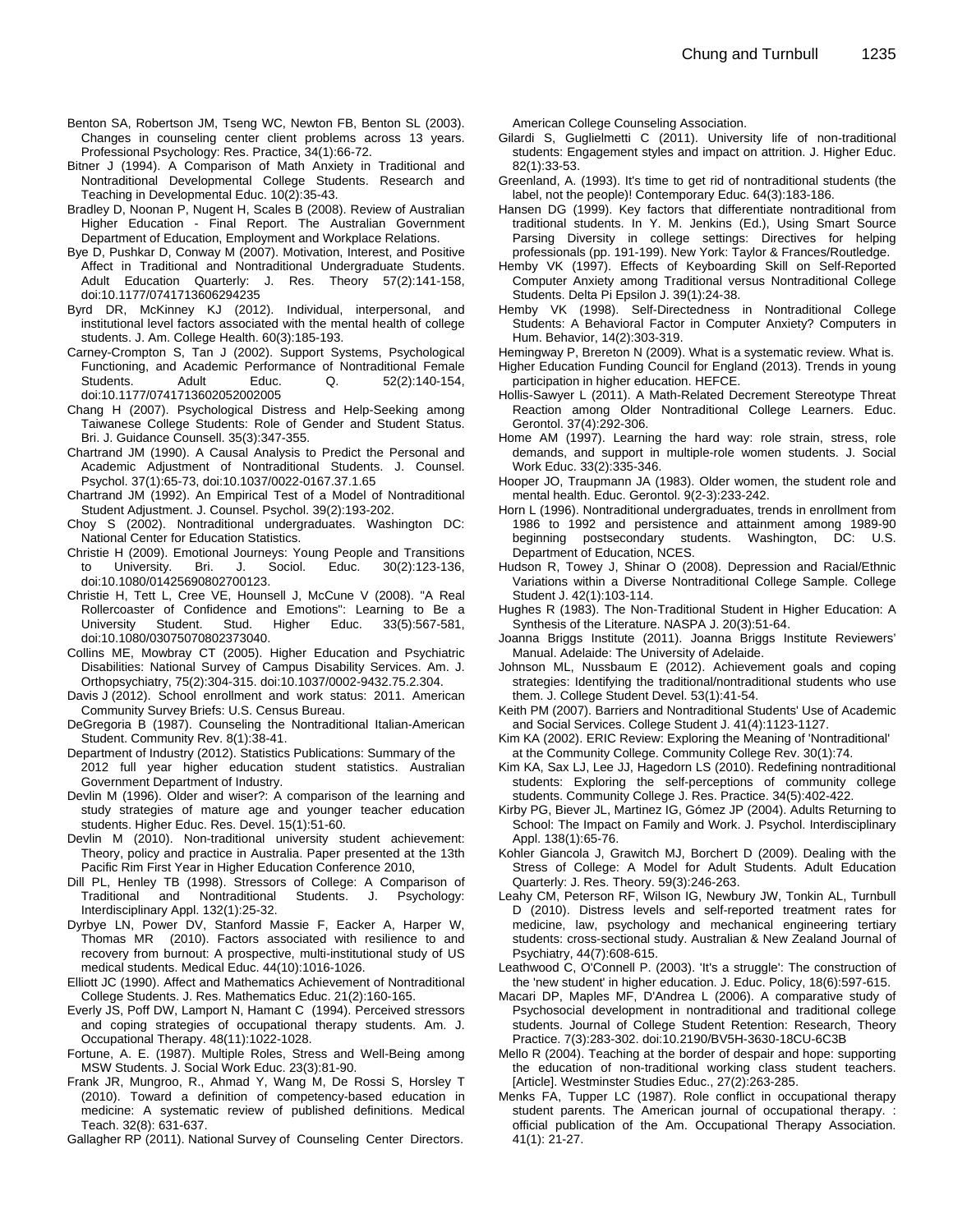- Metzner BS, Bean JP (1987). The Estimation of a Conceptual Model of Nontraditional Undergraduate Student Attrition. Res. Higher Educ. 27(1): 15-38, doi:10.1007/BF00992303.
- Miller MT, Pope ML, Steinmann TD (2005). A Profile of Contemporary Community College Student Involvement, Technology Use, and Reliance on Selected College Life Skills. College Student J. 39(3):596-603.
- Morris EA, Brooks PR, May JL (2003). The relationship between achievement goal orientation and coping style: traditional vs. nontraditional college students. [Article]. College Student Journal,  $37(1)$ ,  $3+$ .
- Munro L (2011). 'Go boldly, dream large!': The challenges confronting non-traditional students at university. Austr. J. Educ. 55(2):115-131.
- Myers JE, Mobley A (2004). Wellness of Undergraduates: Comparisons of Traditional and Nontraditional Students. J. College Counsel. 7(1):40-49.
- National Center For Education Statistics (2012). Advance release of selected 2012 digest tables. http://nces.ed.gov/programs/digest/2012menu\_tables.asp. Accessed 23 October 2013.
- Norris DR (2011). Interactions that trigger self-labeling: The case of older undergraduates. Symbolic Interaction, 34(2):173-197.
- Ogren CA (2003). Rethinking the" nontraditional" student from a historical perspective: State normal schools in the late nineteenth and early twentieth centuries. J. Higher Educ. 74(6):640-664.
- Oh H, Rizo C, Enkin M, Jadad A (2005). What Is eHealth: A Systematic Review of Published Definitions. Gunther Eysenbach; Centre for Global eHealth Innovation, Toronto, Canada.
- Pierceall EA, Keim MC (2007). Stress and Coping Strategies among Community College Students. Community College J. Res. Practice. 31(9):703-712.
- Query JL, Parry D, Flint LJ (1992). The relationship among social support, communication competence, and cognitive depression for nontraditional students. J. Appl. Communic. Res. 20(1):78-94.
- Quimby JL, O'Brien KM (2006). Predictors of Well-Being among Nontraditional Female Students with Children. J. Counsel. Devel. 84(4):451-460, doi:10.1002/j.1556-6678.2006.tb00429.x.
- San Miguel Bauman S, Wang N, DeLeon CW, Kafentzis J, Zavala-Lopez M, Lindsey MS (2004). Nontraditional Students' Service Needs and Social Support Resources: A Pilot Study. J. College Counsel. 7(1):13-17.
- Smit R (2012). Towards a clearer understanding of student disadvantage in higher education: Problematising deficit thinking. Higher Educ. Res. Devel. 31(3):369-380.
- Smith JS (2006) Exploring the challenges for nontraditional male students transitioning into a nursing program. J. Nursing Educ. 45(7):263-270.
- Snyder TD Dillow SA (2012) Digest of Education Statistics 2011. Washington, DC: National Center for Education Statistics.
- Stallman HM (2010). Psychological distress in university students: A comparison with general population data. Australian Psychologist, 45(4), 249-257.
- Storrie K Ahern K Tuckett A (2010). A systematic review: Students with mental health problems—A growing problem. Int. J. Nursing Practice. 16(1):1-6.
- Sweet S Moen P (2007)Integrating educational careers in work and family. Community, Work Family. 10(2):231-250.
- Villella EF, Hu M (1991) A Factor Analysis of Variables Affecting the Retention Decision of Nontraditional College Students. NASPA J. 28(4):334-341.
- Waltman PA (1997) Comparison of Traditional and Non-traditional Baccalaureate Nursing Students on Selected Components of Meichenbaum and Butler's Model of Test Anxiety. J.Nurs. Educ. 36(4):171-179.
- Wlodzimirow KA Eslami S Abu-Hanna A Nieuwoudt M Chamuleau, RAFM (2012). Systematic review: Acute liver failure - One disease, more than 40 definitions. Alimentary Pharmacology and Therapeutics, 35(11): 1245-1256.
- Yarbrough DW Schaffer JL(1990) A comparison of school-related anxiety experienced by nontraditional versus traditional students. Colle. Stud. J, 24(1):81-90.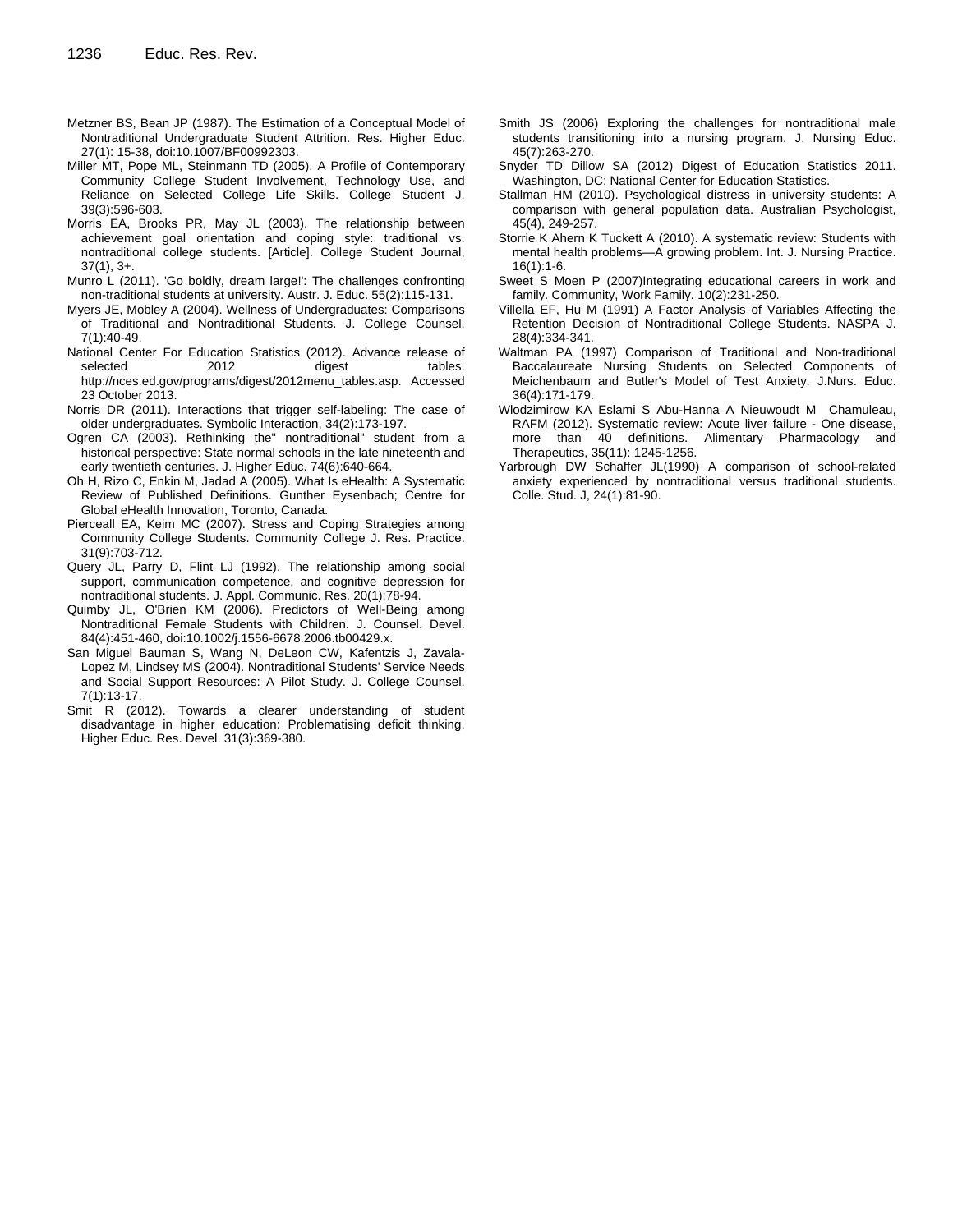**Appendix 1**. Data extraction and critical appraisal tool. Critical Appraisal Tool for a systematic review of the definitions of 'non-traditional students' in tertiary education. Part 1. Background information (Mark as many as applied for each item).

| 1. | First author (Year)<br>Title<br>Name of Publication                                                                                                                                                                                        |                                                                                                                                                                                                                                                                                                                                                                                                                                                                                                                                              |                                                                                                                                                                                                                                                                                                                                                                                              |
|----|--------------------------------------------------------------------------------------------------------------------------------------------------------------------------------------------------------------------------------------------|----------------------------------------------------------------------------------------------------------------------------------------------------------------------------------------------------------------------------------------------------------------------------------------------------------------------------------------------------------------------------------------------------------------------------------------------------------------------------------------------------------------------------------------------|----------------------------------------------------------------------------------------------------------------------------------------------------------------------------------------------------------------------------------------------------------------------------------------------------------------------------------------------------------------------------------------------|
| 2. | Source                                                                                                                                                                                                                                     | $\Box$ Journal article<br>□Book chapter                                                                                                                                                                                                                                                                                                                                                                                                                                                                                                      | $\Box$ Others:                                                                                                                                                                                                                                                                                                                                                                               |
| 3. | Study method                                                                                                                                                                                                                               | □ Quantitative<br>$\Box$ Mixed method study                                                                                                                                                                                                                                                                                                                                                                                                                                                                                                  | □Qualitative                                                                                                                                                                                                                                                                                                                                                                                 |
| 4. | Country in which study was<br>conducted                                                                                                                                                                                                    |                                                                                                                                                                                                                                                                                                                                                                                                                                                                                                                                              |                                                                                                                                                                                                                                                                                                                                                                                              |
| 5. | education<br>Type of<br>tertiary<br>institution in which study was<br>conducted                                                                                                                                                            | □ University/ College<br>□ Community College<br>$\Box$ Vocational institution                                                                                                                                                                                                                                                                                                                                                                                                                                                                | □Unspecified<br>$\Box$ Others:                                                                                                                                                                                                                                                                                                                                                               |
| 6. | Year level of participants                                                                                                                                                                                                                 | $\Box$ Undergraduate<br>□ Diploma/ Certificate<br>$\square$ Postgraduate                                                                                                                                                                                                                                                                                                                                                                                                                                                                     | □Unspecified<br>$\Box$ Others:                                                                                                                                                                                                                                                                                                                                                               |
| 7. | Discipline of participants                                                                                                                                                                                                                 | $\Box$ Discipline specific<br>Insert discipline here:                                                                                                                                                                                                                                                                                                                                                                                                                                                                                        | $\Box$ Non-discipline specific                                                                                                                                                                                                                                                                                                                                                               |
| 8. | General definition <sup>3</sup><br><sup>3</sup> Broad defining statements in<br>relation to previous research,<br>but not so that one can<br>readily infer that it applies to<br>current study.                                            | $\Box$ Yes<br>Insert verbatim definition and page number<br>here:                                                                                                                                                                                                                                                                                                                                                                                                                                                                            | $\square$ No                                                                                                                                                                                                                                                                                                                                                                                 |
|    |                                                                                                                                                                                                                                            | *Use<br>'(NV)' to<br>indicate<br>non-verbatim<br>responses (if any).                                                                                                                                                                                                                                                                                                                                                                                                                                                                         |                                                                                                                                                                                                                                                                                                                                                                                              |
| 9. | Working Definition <sup>4</sup><br><sup>4</sup> Statements<br>made<br>in<br>background<br>methods<br>or<br>section, for the purposes of the<br>current study (or words to that<br>effect), that a specific definition<br>has been applied. | $\Box$ Yes<br>Insert verbatim definition and page number<br>here:                                                                                                                                                                                                                                                                                                                                                                                                                                                                            | $\square$ No                                                                                                                                                                                                                                                                                                                                                                                 |
|    |                                                                                                                                                                                                                                            | *Use '(NV)' to indicate non-verbatim responses (if any).<br>Skip to Part 2 if no definition can be extracted.                                                                                                                                                                                                                                                                                                                                                                                                                                |                                                                                                                                                                                                                                                                                                                                                                                              |
|    | 10. Categories included in working<br>definition                                                                                                                                                                                           | $\Box$ Age<br>□ Being demographically 'different'<br>from norm<br>□ Cultural or ethnic background<br>□Indigenous b/g<br>$\Box$ Other minority b/g<br>$\Box$ Not specified<br>$\Box$ Disability<br>$\Box$ Enrolment in a 'nontraditional'<br>program<br>$\Box$ 'First in family' to enter tertiary instit.<br>$\Box$ One parent not entered<br>$\Box$ Both parents not entered<br>$\Box$ Not specified<br>$\Box$ Having previous degree(s)<br>$\Box$ Life experience<br>$\Box$ Low socioeconomic status<br>$\Box$ Method of categorising SES: | □Mode of study (Part time/ Full time)<br>$\Box$ Multiple roles<br>$\Box$ Parent<br>$\Box$ Spouse<br>$\Box$ Employee<br>$\sqcup$ Other role $\_$<br>$\Box$ Not specified<br>$\Box$ Non-campus resident (i.e. commuter)<br>□ 'Nontraditional' admission pathway<br>$\Box$ Required academic support<br>$\Box$ Rural/ remote geographical b/g<br>$\square$ Sex<br>$\Box$ Other characteristics: |

Method of categorising SES not specified